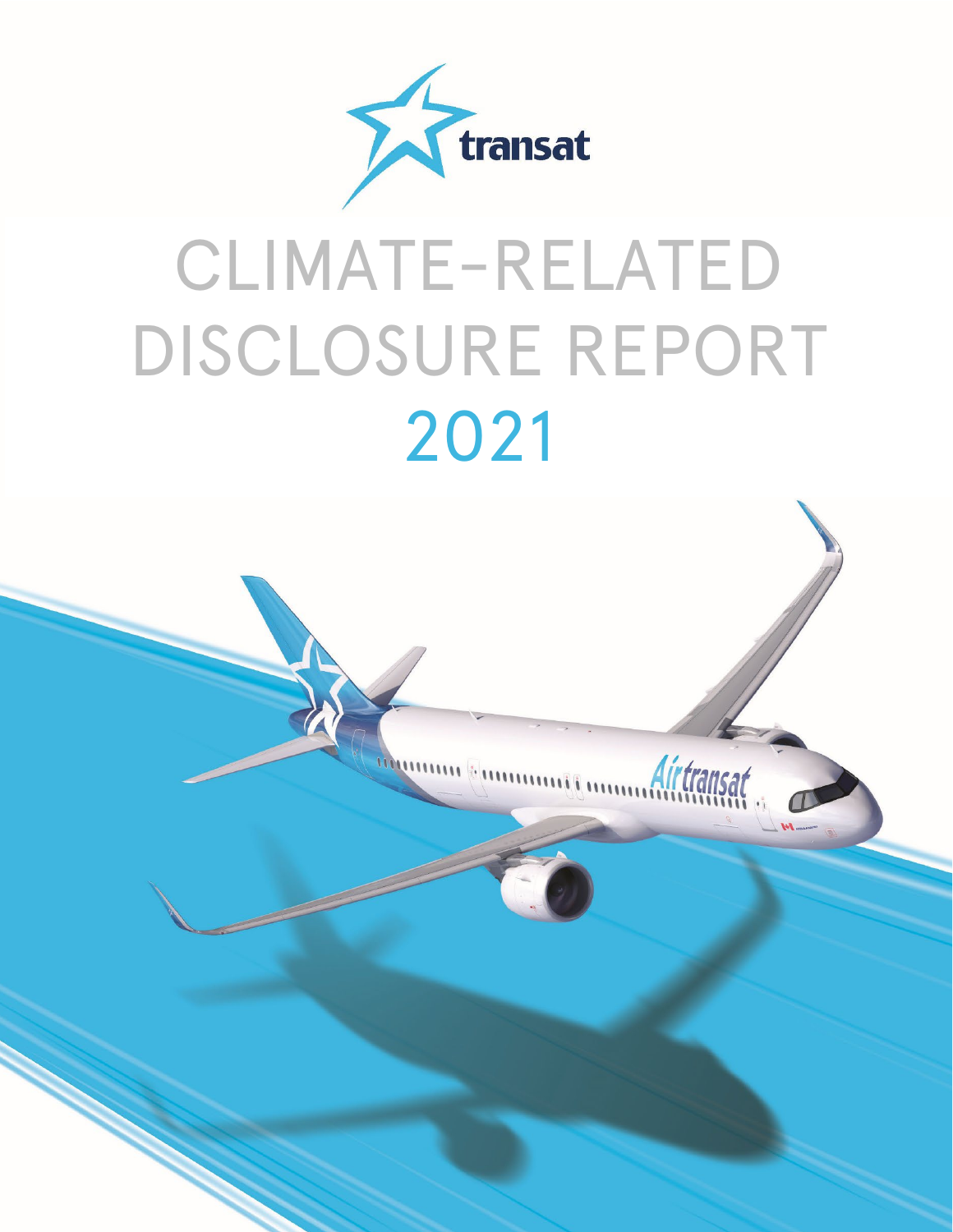

# **TABLE OF CONTENTS**

<span id="page-1-0"></span>

|    | $\bullet$ |                                                              |  |
|----|-----------|--------------------------------------------------------------|--|
|    |           |                                                              |  |
| 1. |           |                                                              |  |
|    |           |                                                              |  |
|    |           |                                                              |  |
| 2. |           |                                                              |  |
|    |           |                                                              |  |
|    |           |                                                              |  |
|    |           | 2.3 TRANSAT'S GHG EMISSION REDUCTION PLAN AND INITIATIVES 13 |  |
|    |           |                                                              |  |
|    |           |                                                              |  |
| 3. |           |                                                              |  |
|    | $\bullet$ | 3.1 IDENTIFYING AND ASSESSING CLIMATE-RELATED RISKS 16       |  |
|    |           |                                                              |  |
|    |           |                                                              |  |
|    |           |                                                              |  |
| 4  |           |                                                              |  |
|    | $\bullet$ |                                                              |  |
|    |           |                                                              |  |
|    |           | 4.3 INTERNAL CLIMATE-RELATED MANAGEMENT METRICS24            |  |
|    |           |                                                              |  |
| 5. |           |                                                              |  |
|    | $\bullet$ |                                                              |  |
|    |           |                                                              |  |
|    |           |                                                              |  |
|    |           |                                                              |  |
|    | $\bullet$ |                                                              |  |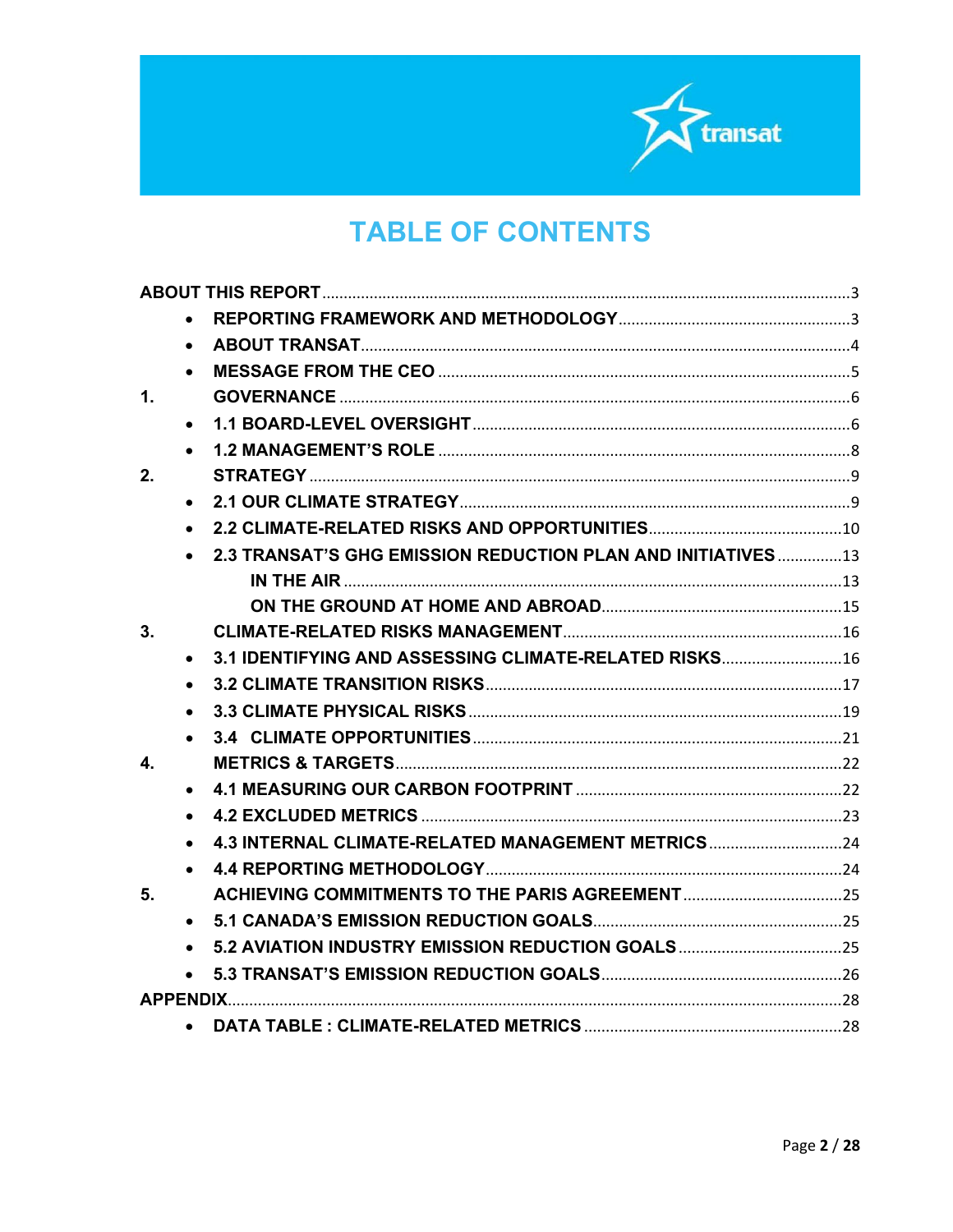

# **ABOUT THIS REPORT**

#### <span id="page-2-0"></span>**REPORTING FRAMEWORK AND METHODOLOGY**

Apart from loan agreement requirements, Transat A.T. Inc. (Transat) is committed to providing transparent and regular reporting about our strategies and performance on sustainability issues that are most important to our business and our stakeholders and welcomes the opportunity to increase the transparency and quality of our sustainability reporting.

This second climate disclosure report adheres to the Final Recommendations of the Task Force on Climate-Related Financial Disclosures ("TCFD") and the Final Report of the Expert Panel on Sustainable Finance. The report includes disclosures on Governance, Strategy, Risk Management, Metrics & Targets, and on achieving Canada's commitments to the Paris Agreement. This report uses the revised 2021 TCFD Implementing Guidance which supersedes the 2017 standard.

This report was elaborated to the best of our ability and the data was reviewed internally. Except for international aircraft emissions covered under the Carbon Offsetting and Reduction Scheme for International Aviation (CORSIA), the EU Emission Trading System (ETS) and the UK ETS, the data presented was not audited by an accredited third party. For future reports we will consider how we can integrate reporting standards with third-party verification to provide the most accurate climate reporting possible. Performance data in this report is for the calendar year 2021 and where possible, five years of data is provided for historical trend analysis.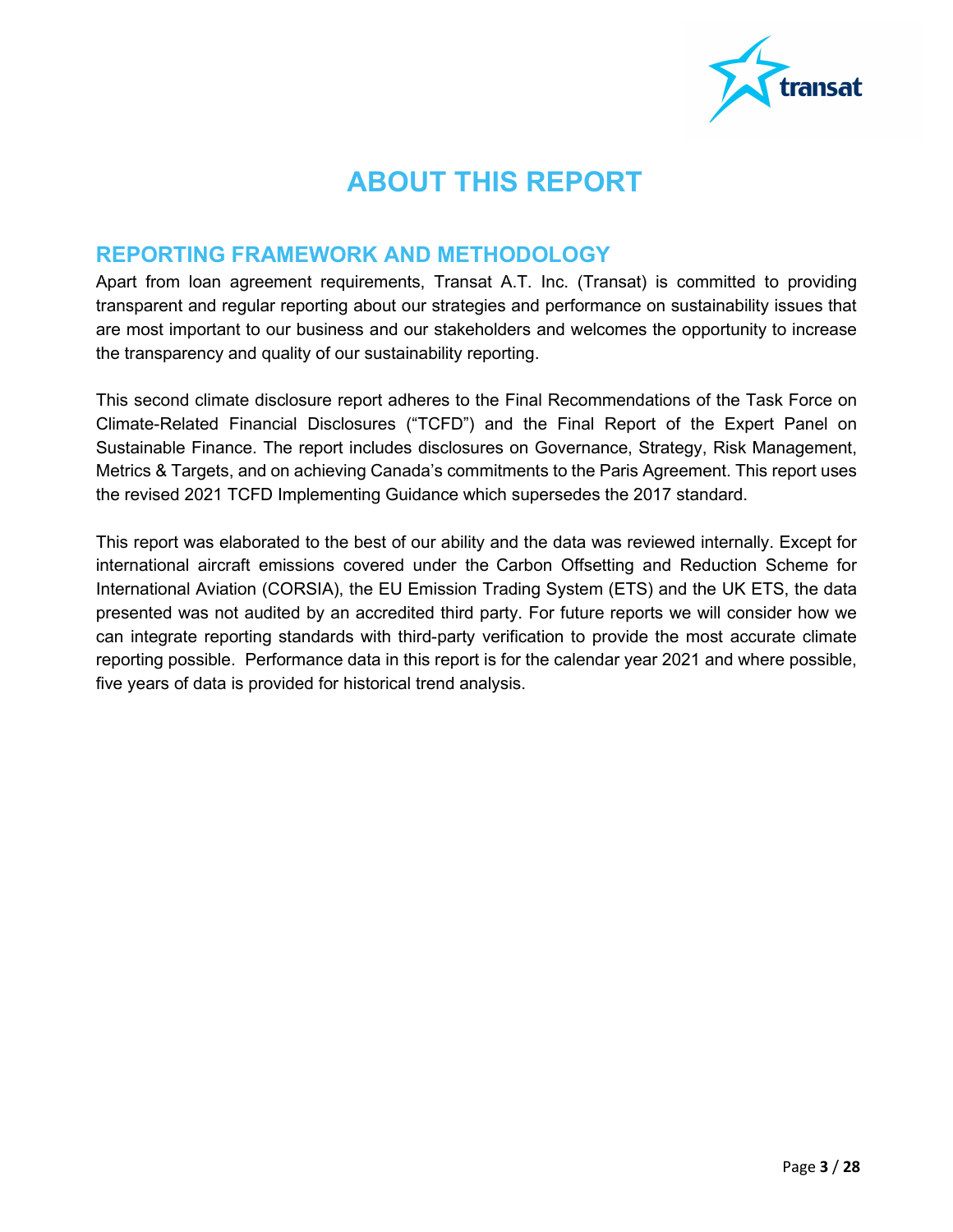

## <span id="page-3-0"></span>**ABOUT TRANSAT**

Founded in Montreal 35 years ago, Transat has achieved worldwide recognition as a provider of holiday travel particularly as an airline under the Air Transat brand. Voted World's Best Leisure Airline by passengers at the Skytrax World Airline Awards, it flies to international and Canadian destinations, striving to serve its customers with enthusiasm and friendliness at every stage of their trip or stay, and emphasizing safety throughout. Transat has been Travelife-certified since 2018, renewing its fleet with the greenest aircraft in their category as part of a commitment to a healthier environment, knowing that this is essential to its operations and the destinations it serves (TSX: TRZ).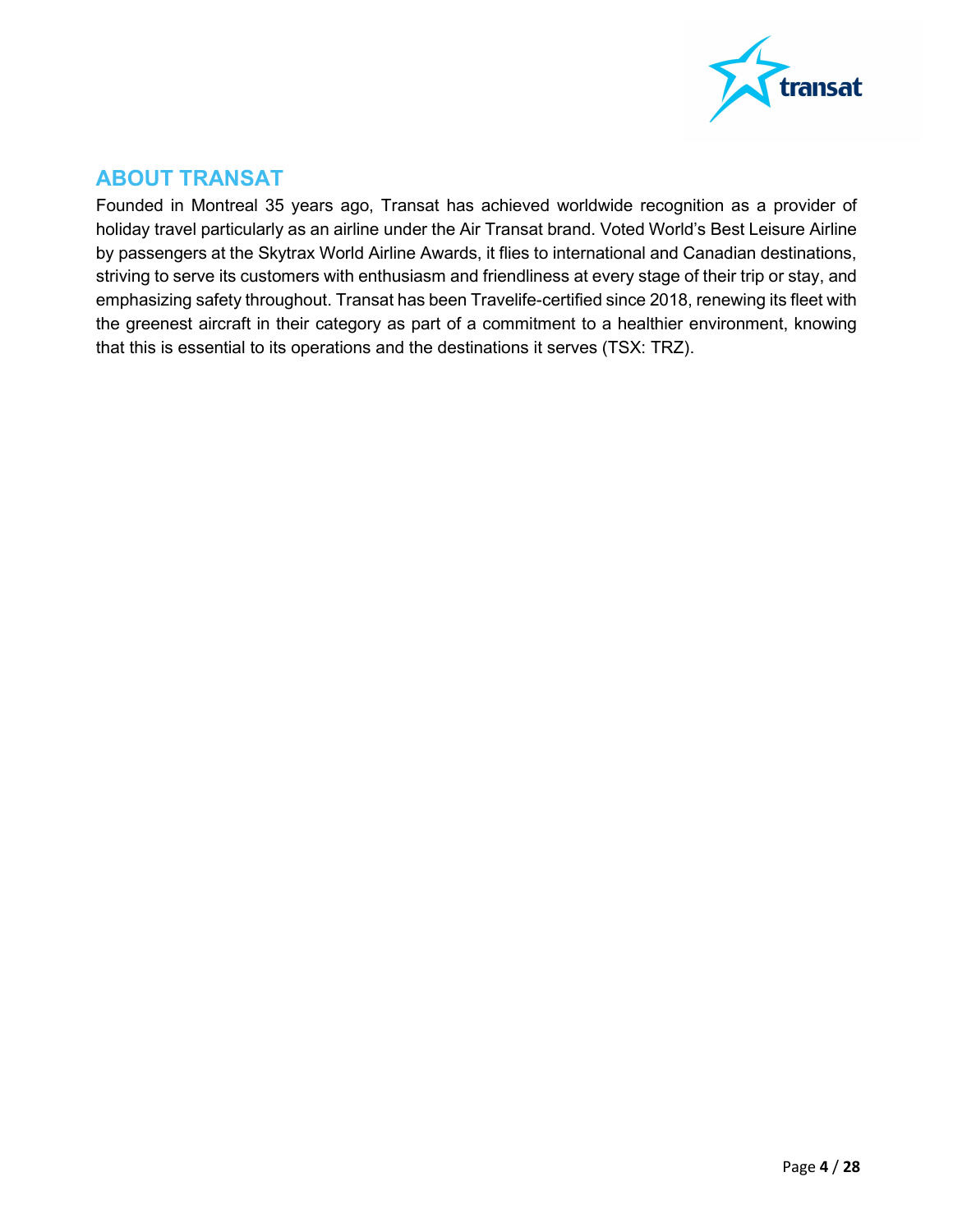

## <span id="page-4-0"></span>**MESSAGE FROM THE CEO ANNICK GUÉRARD, President and Chief Executive Officer of Transat**

Transat believes that our customers should not have to choose between seeing the world and preserving the world. We have been taking concrete measures for some time to reduce our carbon footprint through initiatives such as our fuel efficiency program, fleet renewal, energy efficiency in our buildings and investments in sustainable fuel technology. As a testament to our commitment, Air Transat has consistently been one of the best-rated airlines in the Atmosfair Airline Index, which measures carriers' fuel efficiency and greenhouse gas emissions reduction. For the past few years Transat placed highly on the annual list of the Corporate Knight's Best 50 Corporate Citizens in Canada, which recognizes organizations with outstanding records in social engagement, environmental management, and governance.

The last two years have been the most challenging in Transat's history. The COVID-19 pandemic has devastated the travel industry and impacted our customers, employees, travel destinations and other stakeholders. In addition, societal concerns regarding climate change continue to increase as do expectations from stakeholders such as investors and customers to address this issue. This second annual TCFD report aims to provide an update regarding Transat's risks and opportunities, as they related to climate change and to provide further insight into our decarbonization strategy.

Many challenges remain for the future. Further progress to reduce aviation emissions will require significant investments and the collaboration of industry, governments, investors' customers, and suppliers. I am confident that by working together we can achieve Canada's climate goals.

Annick Guérard

President and Chief Executive Officer, Transat A.T.Inc.<br>
A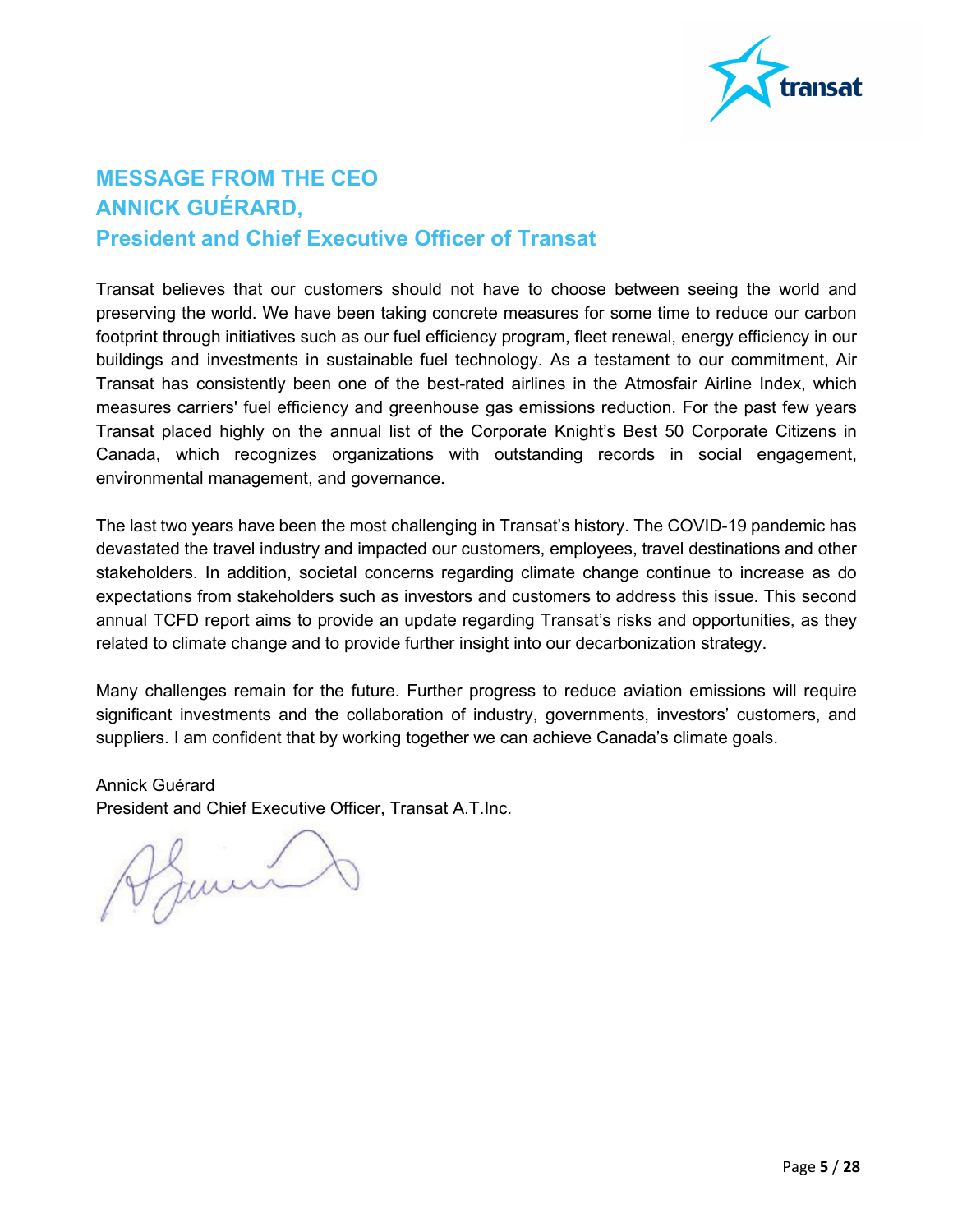

# **1. GOVERNANCE**

#### <span id="page-5-0"></span>**TCFD Recommendations:**

- *Describe the board's oversight of climate-related risks and opportunities.*
- *Describe management's role in assessing and managing climate-related risks and opportunities.*

Minimizing the impact of our activities on the environment has been a concern of Transat for a long time. As climate change has become an increasingly urgent issue, Transat has taken steps to formalize how we manage climate-related issues. We have identified climate change as a critical issue for our industry and business and we are continuously reviewing our governance processes to ensure that climate change issues are effectively managed and communicated to stakeholders. Our objective is to align with industry targets and contribute to achieving Canada's commitments under the Paris Agreement.

#### <span id="page-5-1"></span>**1.1 BOARD-LEVEL OVERSIGHT**

We recognize that environmental, social and governance (ESG) issues touch all parts of our business, and that corporate responsibility will be central to our future development, with a particular focus on environment, as demonstrated by our commitment to operating the most fuel-efficient fleet, supporting the production of sustainable electro-fuel in Québec, as well as implementing other decarbonization initiatives.

At Transat, the Board of Directors is ultimately responsible for overseeing ESG matters, including our response to climate-related issues. To ensure integration of ESG matters into our strategic plan, we have consolidated the governance and corporate responsibility mandate of our Board committees to align with supporting our goals, notably climate-related challenges.

In November 2021, the Board decided to split the Risk Management and Corporate Governance Committee (formerly the Risk Committee) into two separate committees to better define the mandate of each committee.

• The first committee, formerly the Risk Committee, was renamed the "Risk Management and Corporate Responsibility Committee" (RMCRC). Board oversight of climate-related issues is now through this RMCRC, which monitors key strategic risks including climate change and other sustainability-related issues. The function of the RMCRC is to ensure that the Company has a plan in terms of corporate responsibility, risk management and sustainable development, to review the Company's practices in these matters on a periodic basis and to report updates to the Board. The RMCRC's Charter can be provided upon request and is available on our website.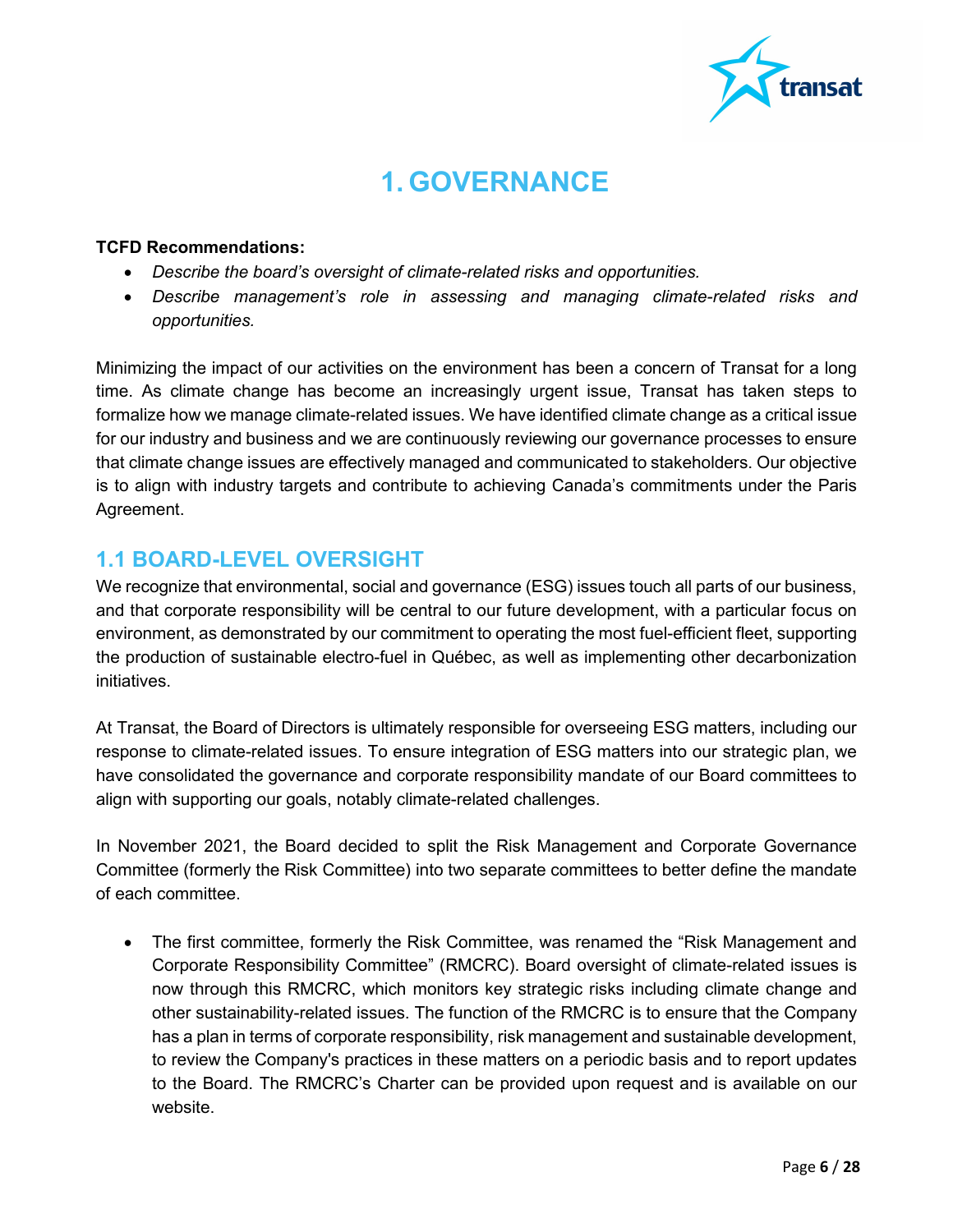

• The second committee is the "Corporate Governance and Nomination Committee" (CGNC), whose mandate consists of defining and maintaining high corporate governance standards and reviewing the corporations' practices in such matters. The committee also established the main criteria to be considered for the choice of board candidates. The CGNC's Charter can be provided upon request and is available on our website.

In 2021, the Board updated its skills matrix to align it with our strategic plan and adapt it to an evolving commercial environment but, more importantly, to ensure that the Board includes members who have the relevant experience and expertise to conduct its mandate effectively. Given the importance of corporate responsibility to Transat, the composition of the Board is changing accordingly. On April 27, 2022, we welcomed Valérie Chort, VP Corporate, Citizenship and Sustainability of RBC, as a new member of the Board.

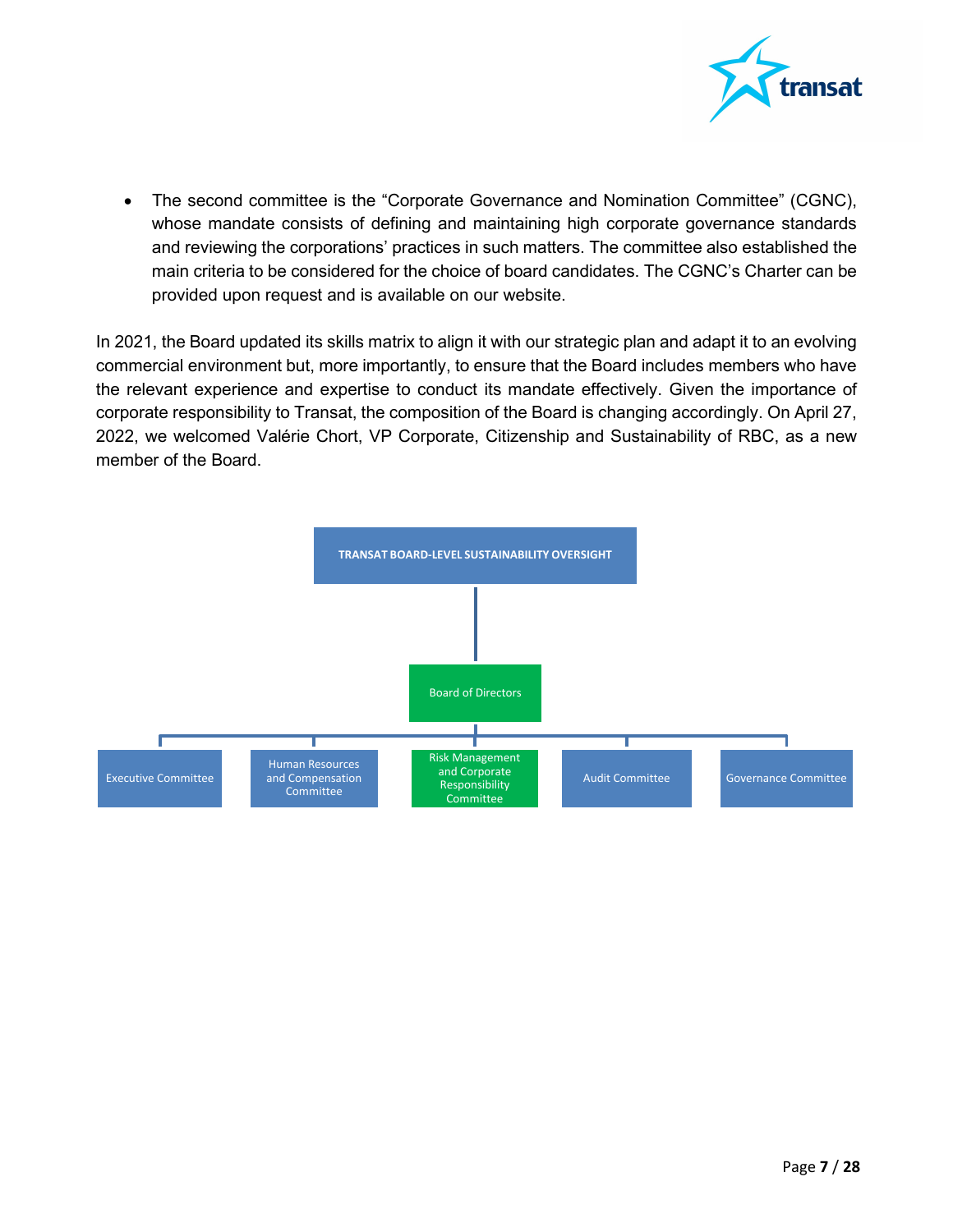

## <span id="page-7-0"></span>**1.2 MANAGEMENT'S ROLE**

Our commitment to corporate responsibility is reflected in our Environmental Policy, our Code of Ethics and our Code of Conduct of Sustainable Practices for Tourism Suppliers and Their Partners, which sets expectations of employees and of those with which the Company does business with.

Day-to-day management of climate-related risks, including monitoring global trends, following performance, annual reporting and managing environmental projects is the responsibility of the Senior Director, Environment and Climate Change. To better support our strategic plan, as of 2022 this position will report into the newly created role of Vice-President Corporate Responsibility (CR), who is responsible for developing and deploying the new corporate responsibility strategy and for overseeing the ESG efforts of the corporation. The Vice-President CR directly reports to the Chief People, Sustainability and Communications Officer and will be responsible for keeping the senior management team informed regarding climate-related risks and opportunities and performance on an ongoing basis, through the Corporate Responsibility Steering Committee. This Committee ensures that ESG and climate-related activities are adequately addressed and resourced, and that key issues are reported to the RMCRC, as appropriate.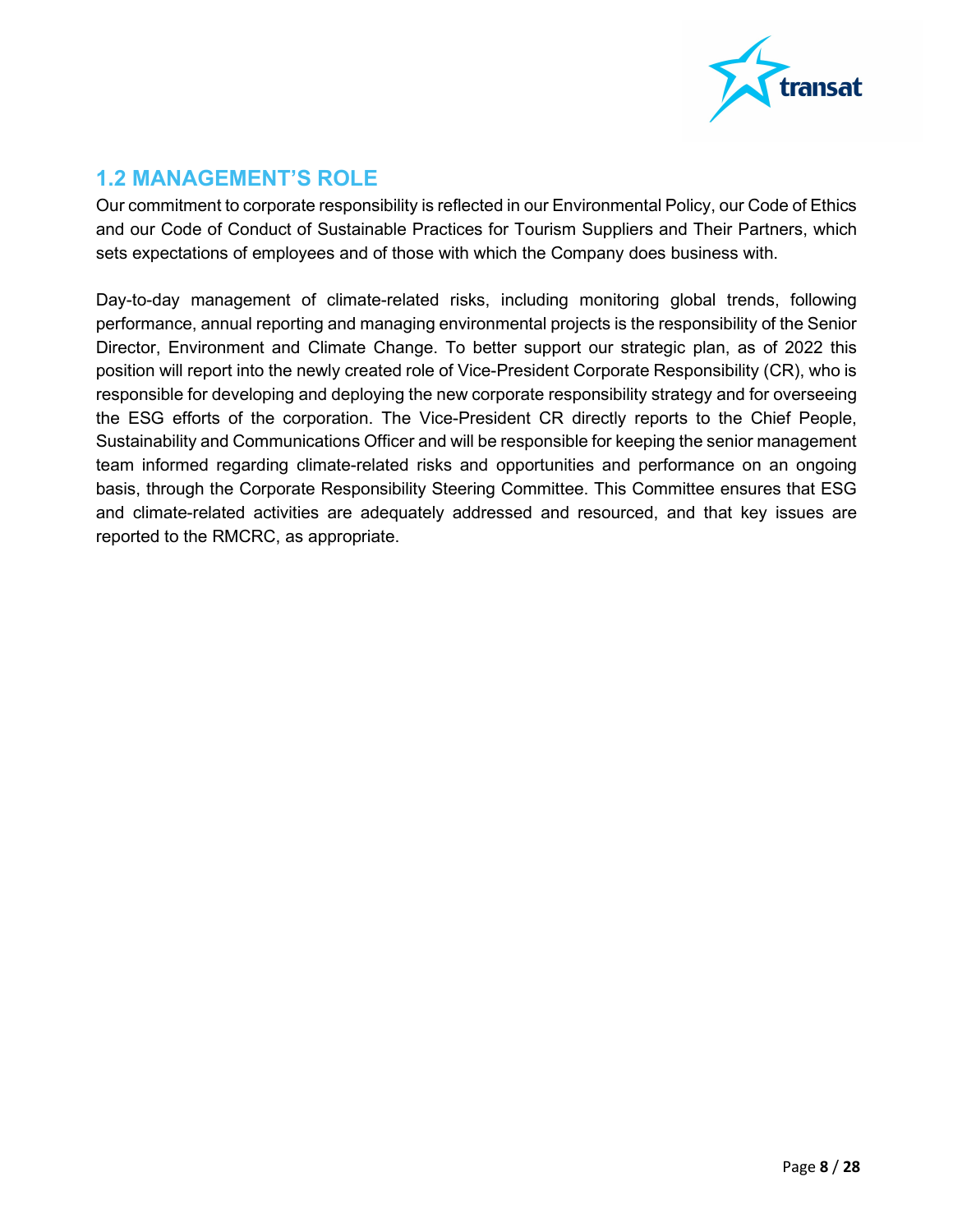

# **2. STRATEGY**

#### <span id="page-8-0"></span>**TCFD Recommendation:**

- *1. Describe the climate-related risks and opportunities that the organization has identified over the short, medium, and long-term.*
- *2. Actual and potential impacts of climate-related risks and opportunities on the Company's strategy and financial planning.*
- *3. Resilience of the organization's strategy, taking into consideration different climaterelated scenarios, including a 2°C or lower scenario.*
- *4. Disclose the actual financial impacts on the organization as well as key points of the organization's plans for transitioning top a low-carbon economy.*
- 5. *Disclose potential financial impacts on the organization*.

## <span id="page-8-1"></span>**2.1 OUR CLIMATE STRATEGY**

Even though the COVID-19 pandemic has presented many challenges to the travel and tourism industries, Transat remains committed to reducing its carbon emissions and contributing to Canada's Climate Change Commitments. Our strategic plan emphasizes three ESG pillars that support a comprehensive policy: employee development, diversity and inclusion, and the environment, with a particular focus on decarbonizing our operations.

In 2021, the objective was to undertake climate-related scenarios analysis to better quantify physical and transitional climate-related risks and evaluate the resilience of our decarbonization strategy. Unfortunately, in 2021 we were forced to suspend our operations for almost six months and the focus shifted to ensuring Transat's continuity and the health and safety of our employees and customers during the pandemic. The uncertainty caused by the pandemic and other geopolitical issues made it extremely difficult to accurately forecast our future growth in the short- and medium-term. Industry associations such as the International Civil Aviation Organization (ICAO) and the International Air Transport Association (IATA) and, consultancies such as Bain and McKinsey, have published post COVID-19 forecast scenarios, but in 2021 the Russia-Ukraine war, increasing inflation and the rising cost of jet fuel have dampened recovery forecasts and increased uncertainty. We plan on conducting climate-related scenario analysis in the coming years, once there is greater certainty regarding the recovery scenarios of the airline industry following the COVID-19 pandemic particularly as they relate to traffic volume.

The materiality of all identified climate risks and opportunities are prioritized based on their probability, and their quantitative and qualitative impact on the corporation's business. The following timeframes are used to evaluate climate-related risks and opportunities:

**Short-term (1-5 years):** Risks that, if not addressed, will have a material impact in the near-term, such as new regulatory requirements.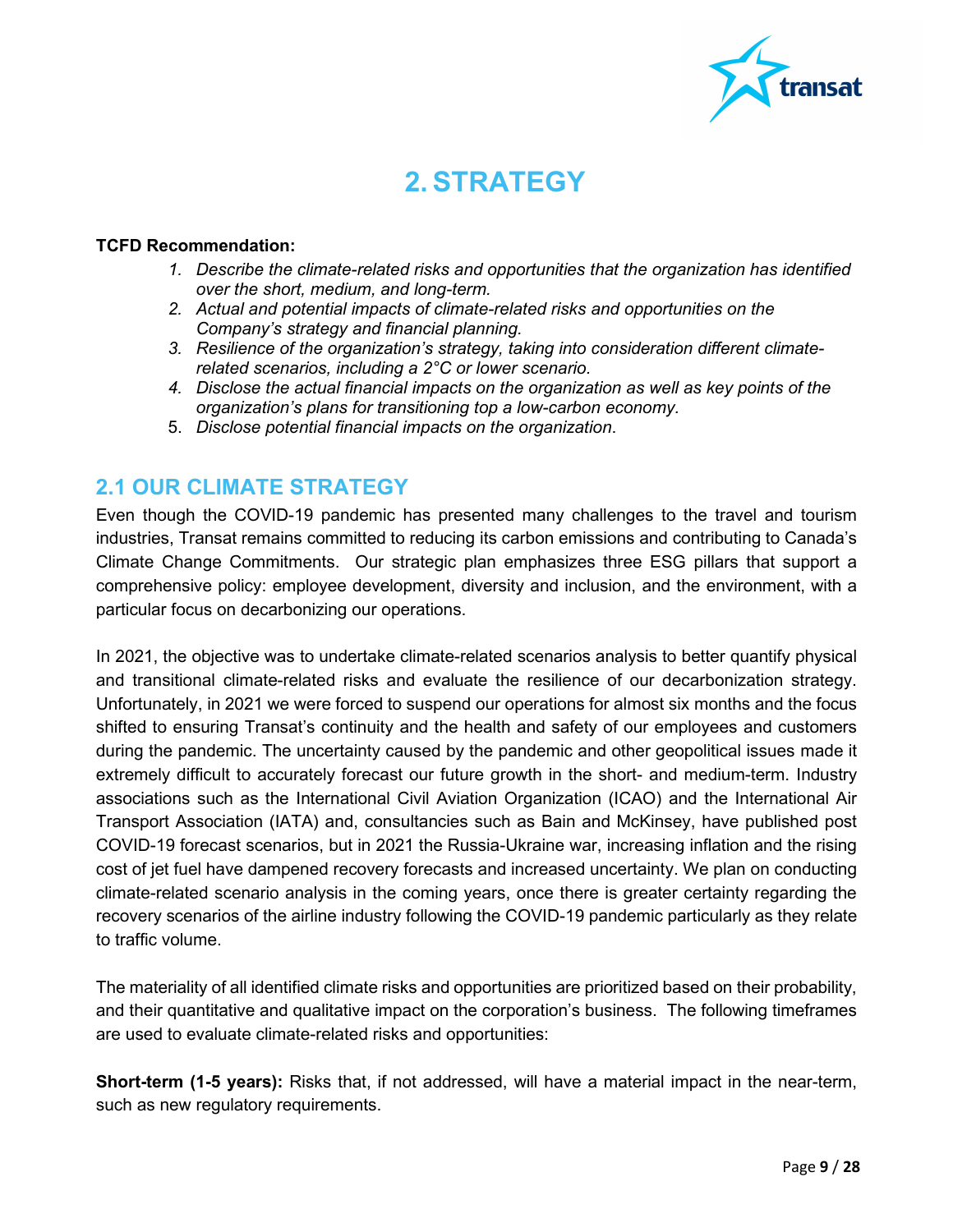

**Medium-term (5-10 years):** Risks that require near-term planning to ensure they will be addressed. This includes preparing for emerging regulations, anticipating changes in travel following COVID-19 and evaluating availability of sustainable aviation fuel (SAF).

**Long-term (10 years +):** Risks that do not pose an immediate threat, but that must be monitored to ensure appropriate mitigation plans are in place and to implement any long-term investment requirements necessary to ensure the resilience of our decarbonization strategy.

#### <span id="page-9-0"></span>**2.2 CLIMATE-RELATED RISKS AND OPPORTUNITIES**

As per the TCFD, climate-related risks fall into two categories:

**Transition Risks:** Risks linked to the transition to a lower carbon economy. These consist of policy, technology, legal and market changes that may engender financial and reputational risk for organizations.

**Physical Risks:** Risks resulting from the physical impacts of climate change. These include acute weather events and changes to the climate that could cause operational risk for companies. They are divided into acute and chronic subcategories.

In addition to climate-related risks, we identify climate opportunities in the following areas: resource efficiency, energy source, products and services, markets, and resilience.

In the short- to medium-term, we anticipate increasing stakeholder pressure to decarbonize, driven primarily by government policy, reputational and technological risks. Below is a more detailed description of the different types of risks and opportunities facing Transat. A summary of the risks and opportunities by type, timeframe and impact can be found in section 3.

## **Transitional risks & Opportunities**

#### *Policy and legal*

Existing and emerging regulations and requirements to mitigate climate change present risks in the short-, medium-, and long-term, with potential to increase operating costs and reduce customer demand. With increased political pressure resulting from COP 26 in Glasgow as well as the latest Intergovernmental Panel on Climate Change (IPCC) report, the impact of policy and legal risks will increase in the mid- to long-term as countries increase efforts to meet stakeholder pressure and their obligation under the Paris Agreement, EU Fit for 55, Canada's Climate Action Plan and other regulatory frameworks.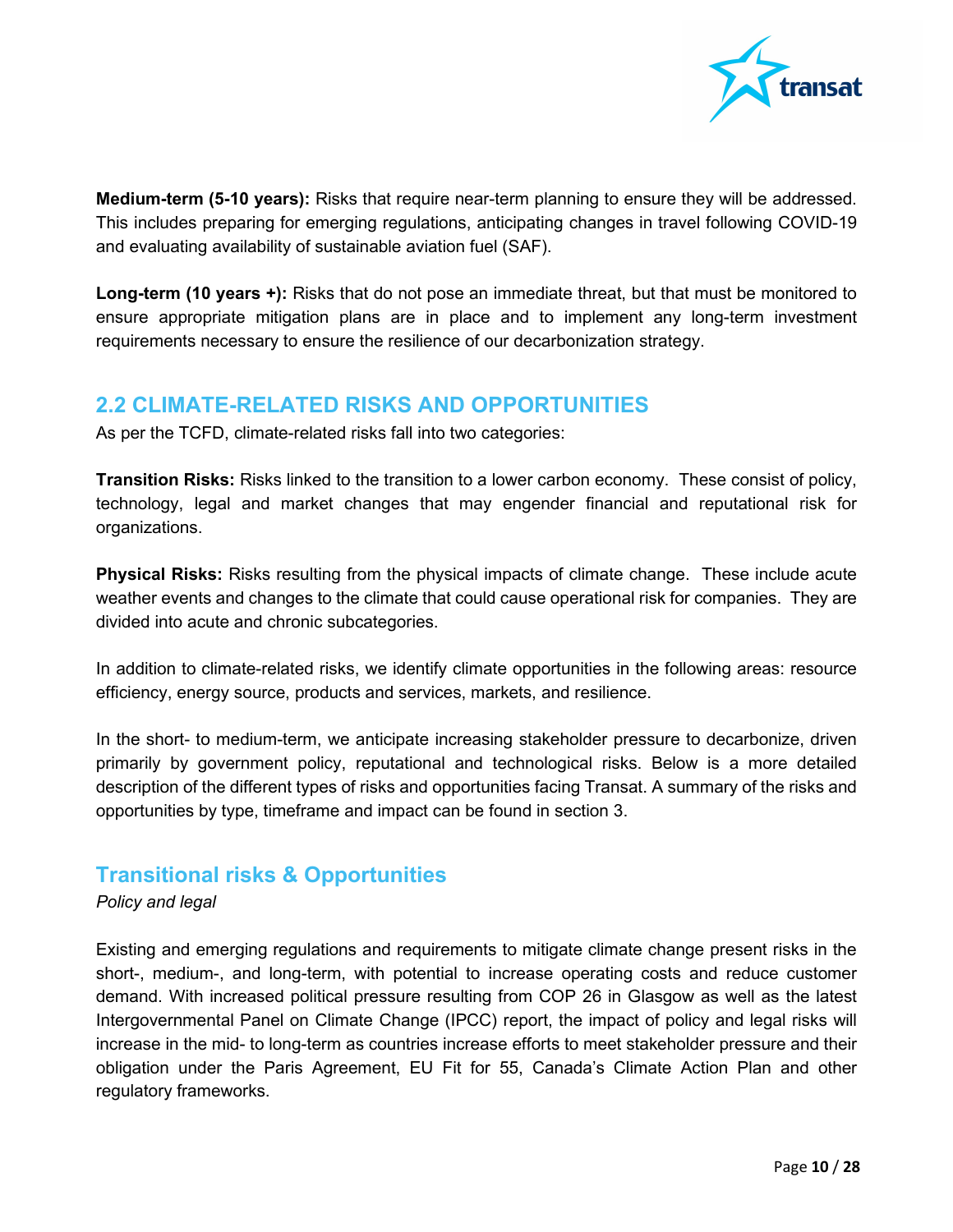

These risks will manifest themselves in the form of increased fuel costs due to taxes or carbon pricing of fossil fuel and carbon taxes specific to aviation industry, SAF blending mandates, as well as operational costs related to increased reporting obligations. Inability to comply with regulations could also result in the loss of the license to operate. Specific examples that are currently impacting Transat include the following:

- Fuel and carbon taxes in several jurisdictions, including Canada, the EU, and the UK.
- Requirements to monitor, report and verify our emissions and purchase allowances or offsets to cover emissions above a baseline. These include CORSIA, the EU TS and the UK ETS.
- SAF blending mandates in Europe.

In addition, countries and cities are implementing or evaluating the implementation of new regulations that would directly or indirectly reduce the demand for air travel.

- Governments across the European Union are imposing bans on short-haul flights, with new legislation taking effect as early as spring 2022.
	- $\circ$  Since March 2022, France has banned short-haul flights on domestic routes where train journeys of two and a half hour or less exist. This would reportedly eliminate 12 per cent of French domestic flights.
	- o Other European countries including Spain, Germany, and nations throughout Scandinavia, have proposed similar legislation. In many cases, short-haul route cancellations were a condition of government support during COVID-19.
- Certain jurisdictions such as the UK are considering restrictions on frequent flyers, such as levies, elimination of frequent flyer programs and bans on private jets.
- The UK House of Commons Climate Change Committee recommended limiting passenger numbers and not expanding net airport capacity to curb the sector's carbon emissions.

#### *Market and reputational*

Increasing concern over global warming has potential to provoke changes in customer perception and behavior in the mid- and long-term. This is illustrated by the anti-flying social movement which could drive a reduction in demand for travel. In addition, the recent publication of the IPPCC sixth assessment indicates that immediate and aggressive action must be taken to limit future heating to 1.5 C above pre-industrial levels. This has increased focus on the aviation industry, with some passengers signaling their intent to travel less. Slow Travel is another emerging trend that promotes an alternative to mass tourism, promoting less frequent but longer and more sustainable travel. These trends could cause reputational risk if customers perceive that the industry is not doing enough to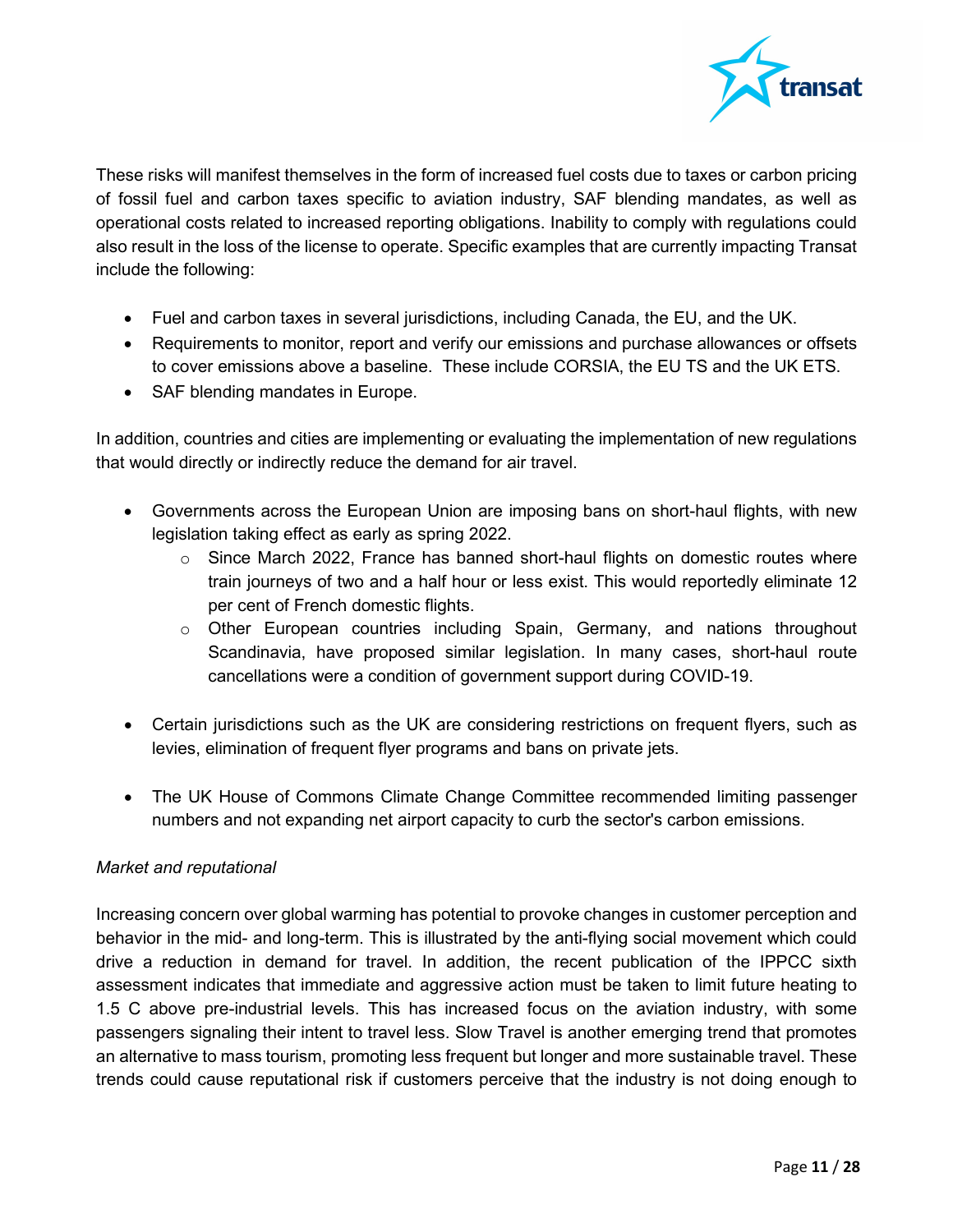

mitigate climate change and could decrease demand for our airline as well as our travel distribution network.

Changes in customer perception can lead to reduced revenue and demand for flights and other carbon-intensive forms of travel, such as cruises and all-inclusive packages that are distributed by our travel network. From a market perspective, in the mid- to long-term, reputational risks will drive an increase in demand for, and subsequently increase, the cost of sustainable aviation fuels, carbon offsets, and low emissions aircraft technology.

**Opportunities:** The COVID-19 pandemic has increased the demand for longer vacations, combination of work/vacation and a preference for sustainable travel options. The increasing number of more socially conscious travelers presents opportunities to strengthen our corporate responsibility strategy to develop new climate-friendly products and services.

#### *Technological*

**Risks:** Technological factors make the aviation sector inherently difficult to decarbonize in the shortto mid-term, due to limited availability of both low-carbon aircraft technology and SAF.

New aircraft technologies such as hydrogen, hybrid and electric will not be available before 2035 and may never be feasible for long-haul operations such as ours. This is because developing new aircraft and engine technology is expensive, complicated and time consuming. In addition, aircraft are extremely expensive to purchase or lease and have long lifespans. Finally, the new technologies will require expensive new infrastructure.

Jet fuel has unique characteristics that make it uniquely suitable for propulsion unmatched by batteries, hydrogen, or other alternatives. Currently, SAF is multiple times more expensive than traditional jet fuel. Fuel is the largest expense for airlines, so switching completely to SAF is not economically feasible. In addition, SAF supply remains extremely limited and for technical reasons, present regulations only permit SAF to be blended with fossil jet fuel up to 50%, although work is underway to certify 100% SAF flights in the future.

**Opportunities:** SAF has the potential to reduce carbon emissions from aviation by over 80%. In the short term, there is insufficient supply of SAF to achieve carbon reduction commitments. However, investment in the production of SAF is an important mid- to long-term opportunity. In addition to a reduction in gross carbon emissions, use of SAF will also reduce Transat's exposure to carbon pricing and policy changes. Conscious of the importance of SAF, Transat is collaborating to advance SAF supply in Canada, including as a founding member of the Canadian Council for Sustainable Aviation Fuels (C-SAF) and a member of the Commercial Aviation Alternative Fuels Initiative (CAAFI). We are also a founding member of the SAF+ Consortium (SAF+) in Montreal. In November 2021, Transat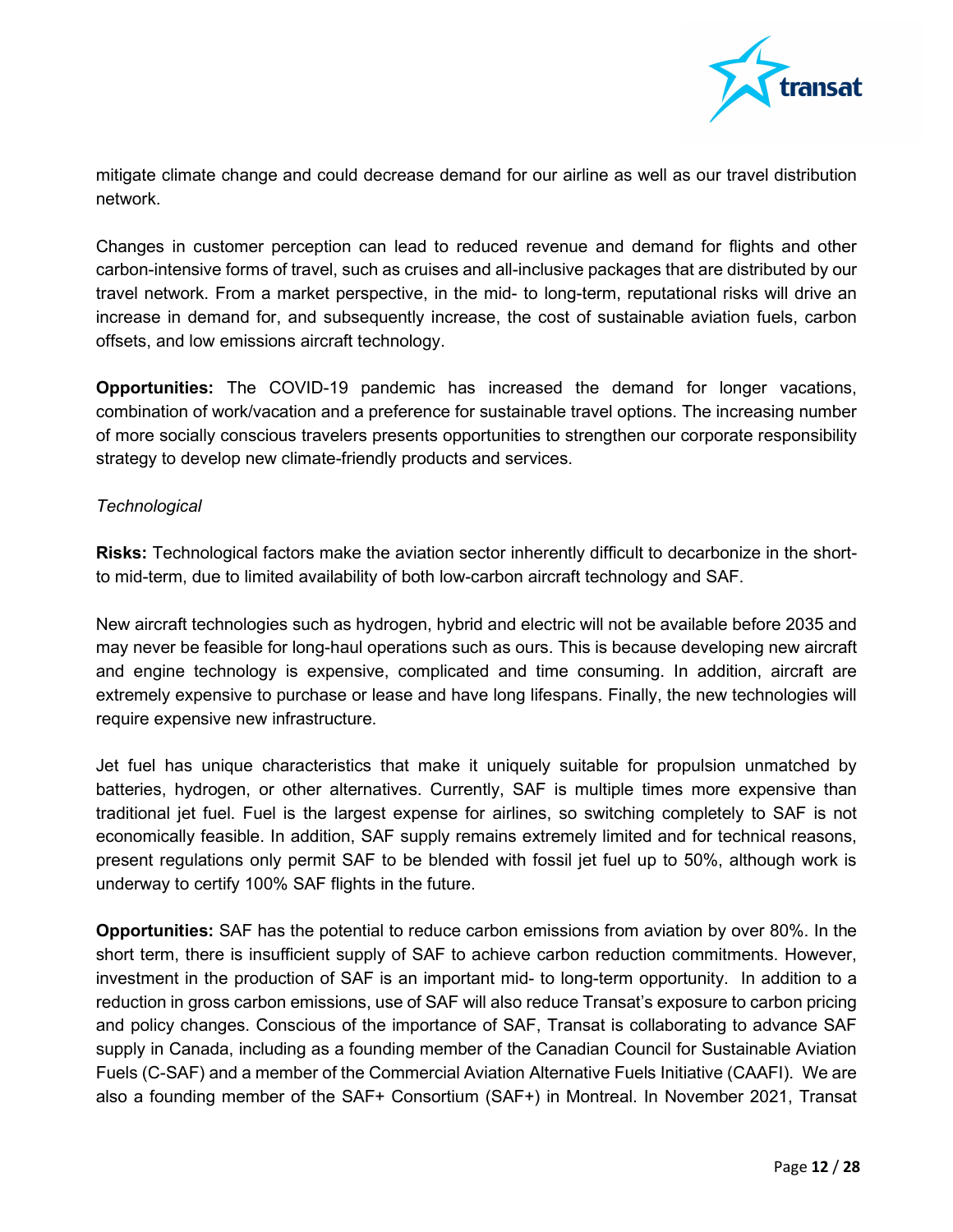

announced an offtake agreement for 90% of the sustainable e-fuel produced by SAF+ in its first plant over the first 15 years of operation. SAF+'s technology involves producing a synthetic liquid fuel by capturing and combining CO2 from industrial sources with green hydrogen produced in Québec. While there are several types of sustainable fuels, such as biofuels, e-fuel is a particularly promising avenue because it does not compete with other uses for its raw material.

We anticipate that SAF will become more available in the mid-term and that it will achieve price parity with traditional jet fuel in the long-term. We also expect that aircraft will be permitted to use 100% SAF without blending requirements.

#### **Physical risks and opportunities**

**Risks:** Our operations are already susceptible to acute physical risks, and this will increase in the mid- to long-term. More specifically, climate change generates an increase in the number, frequency, and seriousness of extreme weather events over time, which will result in greater disruption to flights and our wider travel network in the mid- to long-term. This could lead to reduced revenues from delays and cancellations as well as reduced demand for flights due to reduced reliability and increased turbulence. Destinations and tourism infrastructure (e.g., Hotels) will be impacted by an increase in the number and severity of serious weather events such as hurricanes. Our southern and Caribbean destinations are particularly at risk.

In the long-term, our operations will also be impacted by chronic risks, specifically those related to rising sea levels and increased temperature. For our airline, this could result in disruption and loss of access to airports infrastructure as well as reduced revenue from reduced flight schedules due to increased temperatures and reduced air density. Chronic risks will also impact our travel distribution network, shifting demand from certain areas. For example, for our beach destinations, greater land area exposed to sea-level rise and storm surge will increase beaches and coastal tourism infrastructure damage and loss.

## <span id="page-12-0"></span>**2.3 TRANSAT'S GHG EMISSION REDUCTION PLAN AND INITIATIVES**

#### <span id="page-12-1"></span>**IN THE AIR**

As is the case for other operators, the combustion of jet fuel is by far the largest source of Transat's GHG emissions (hereinafter "emissions"). Burning less fuel is therefore critical to meeting our emission reduction goals. We have a multi-pronged approach to reducing aircraft emissions:

• **Fuel efficiency**: Introduced in 2003, Air Transat has one of the best fuel-management programs in the industry. Initiatives such as single-engine taxi and weight reduction, coupled with rigorous management and tracking of fuel consumption and investments in software has enabled Air Transat to reduce emissions by approximately 5%. We are constantly seeking out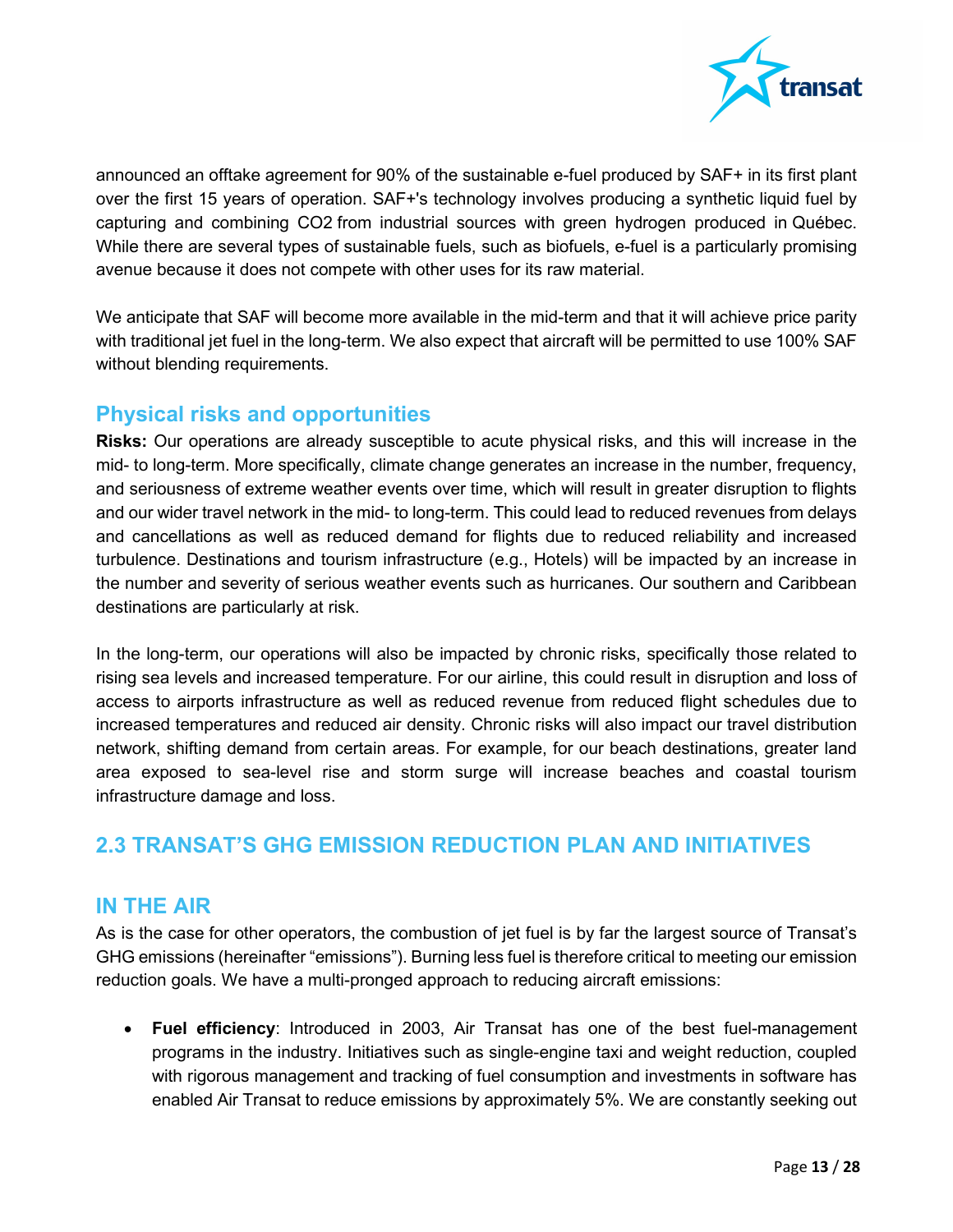

and implementing new techniques and technology to further improve fuel efficiency. With the Montreal Airport, we are currently investigating the possibility of using the TaxiBot semi-robotic pushback tractor to reduce taxi fuel and ground emissions.

- **Fleet renewal**: In 2020, Air Transat retired the last of its older A310 fleet which once numbered 14 aircrafts. They are being replaced by newer generation A321neoLR aircrafts, which is the greenest in its class. It emits 15% less than equivalent previous generation aircraft as well as 50% less NOx (nitrous oxide) and 50% less noise.
- **Sustainable Aviation Fuel**: In the short term, our ability to use SAF is severely constrained by cost and availability. As aforementioned, we are deploying numerous efforts to support the development of technology to produce SAF. Notably, by partnering locally with SAF+ and actively pursuing coalitions with governments, suppliers, and industry organizations to promote the development of a "made-in-Canada" SAF industry. Increasing supply and driving costs down are critical towards effectively reducing emissions in the medium and long term.
- **Carbon offsets**: Aside from SAF, offsets are one of the only near-term tools that the travel industry can use to address climate change. Transat is evaluating the use of offsets for both regulatory compliance (e.g., CORSIA) and for voluntary reductions. Focus will be on ensuring that offsets achieve the anticipated carbon reductions. In 2019, Air Transat offset the emissions from two A321neoLR deliveries using a combination of SAF and carbon offsets. These were the first new aircraft carbon neutral delivery flights in Canadian aviation history.
- **Train + Plane**: Completing a journey by train instead of using a short-haul flight reduces emissions significantly. Transat has been a leader in developing these offers. Air Transat, in partnership with TGV InOui, offers flights between Canada and Paris, with rail travel to 18 cities in France and Belgium. In the future, we will look at similar partnerships in other destination countries with a well-developed rail system.
- **Stakeholder engagement**: Transat will collaborate with key stakeholders in working jointly towards emissions reductions. Examples include education and perhaps the possibility for customers to purchase carbon offsets or SAF.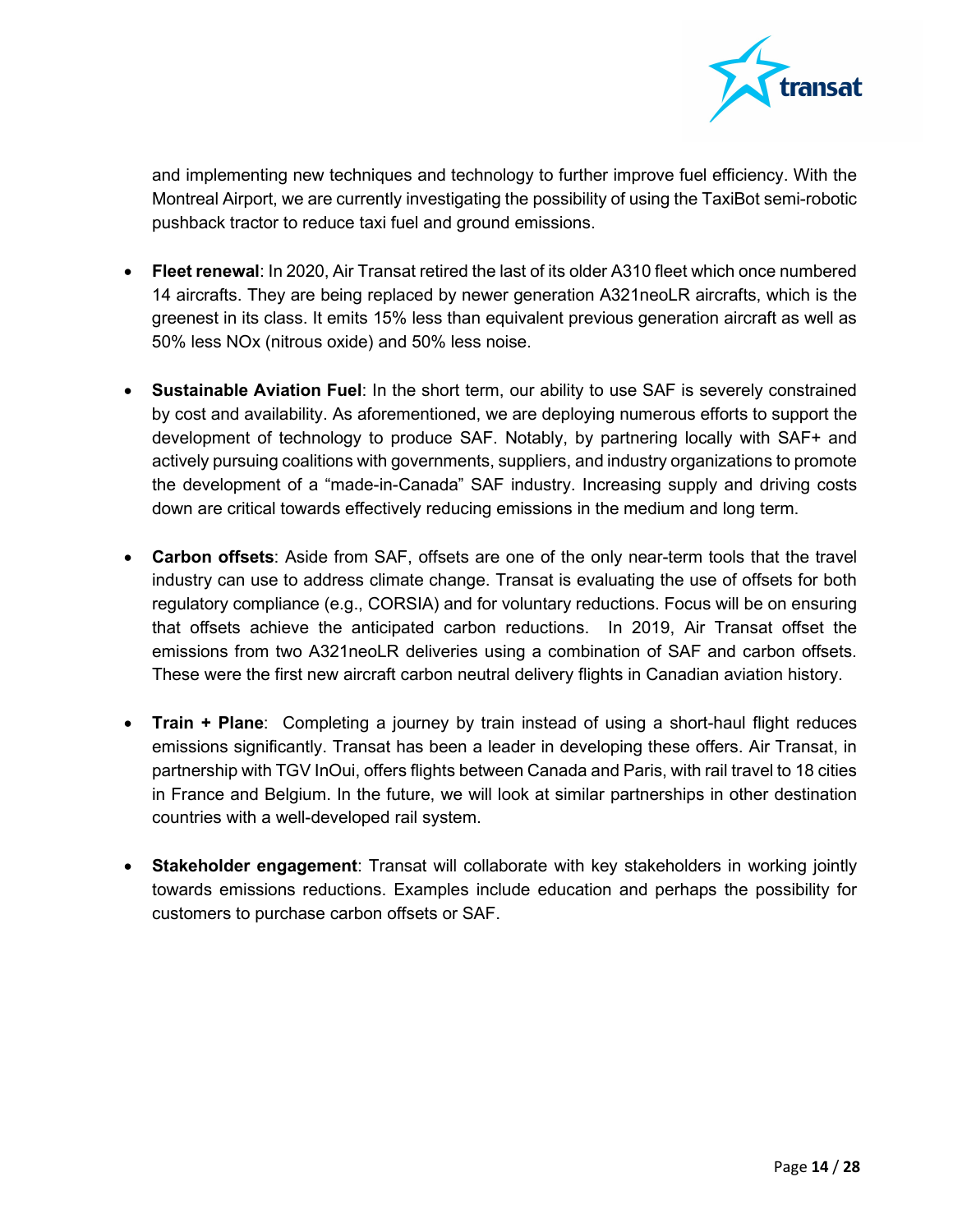

#### <span id="page-14-0"></span>**ON THE GROUND AT HOME AND ABROAD**

Transat employs the following strategies to reduce emissions across our value chain, with focus on our buildings and the transportation of employees:

- **Energy-efficient buildings**: Transat has implemented many initiatives to improve energy efficiency and reduce emissions of its real estate footprint. For example, we installed a solar wall and improved our HVAC systems and monitoring at our Montreal maintenance hangar. This reduced natural gas consumption by 130 000 m3 per year, a 30% reduction. This is equivalent to a reduction of 240+ metric tons per year in CO2. Our office building located near the Montreal airport was the first LEED EB platinum-certified building in Canada.
- **Telework**: The COVID-19 Pandemic prompted us to embrace the new hybrid work environment, resulting in the adoption of a proactive telework policy, which gives eligible employees the freedom and choice to work almost 100% from home. This policy, which has been central to employee well-being, has also allowed us to significantly reduce our real-estate footprint and associated emissions.
- **Promoting Alternative Transportation for employees**: Transat has implemented many initiatives to reduce employee emissions by encouraging sustainable transport. We subsidize public transport, promote carpooling, encourage employees to come to work by bicycle, provide free electric charging stations, and have reserved parking spots for low emission vehicles.
- **Scope 3 emissions**: In the coming years, we will focus efforts on identifying and quantifying material scope 3 emissions across our value chain. This will enable us to develop mitigation measures to reduce emissions from these sources, with an increased focus on our supply chain and our travel distribution network.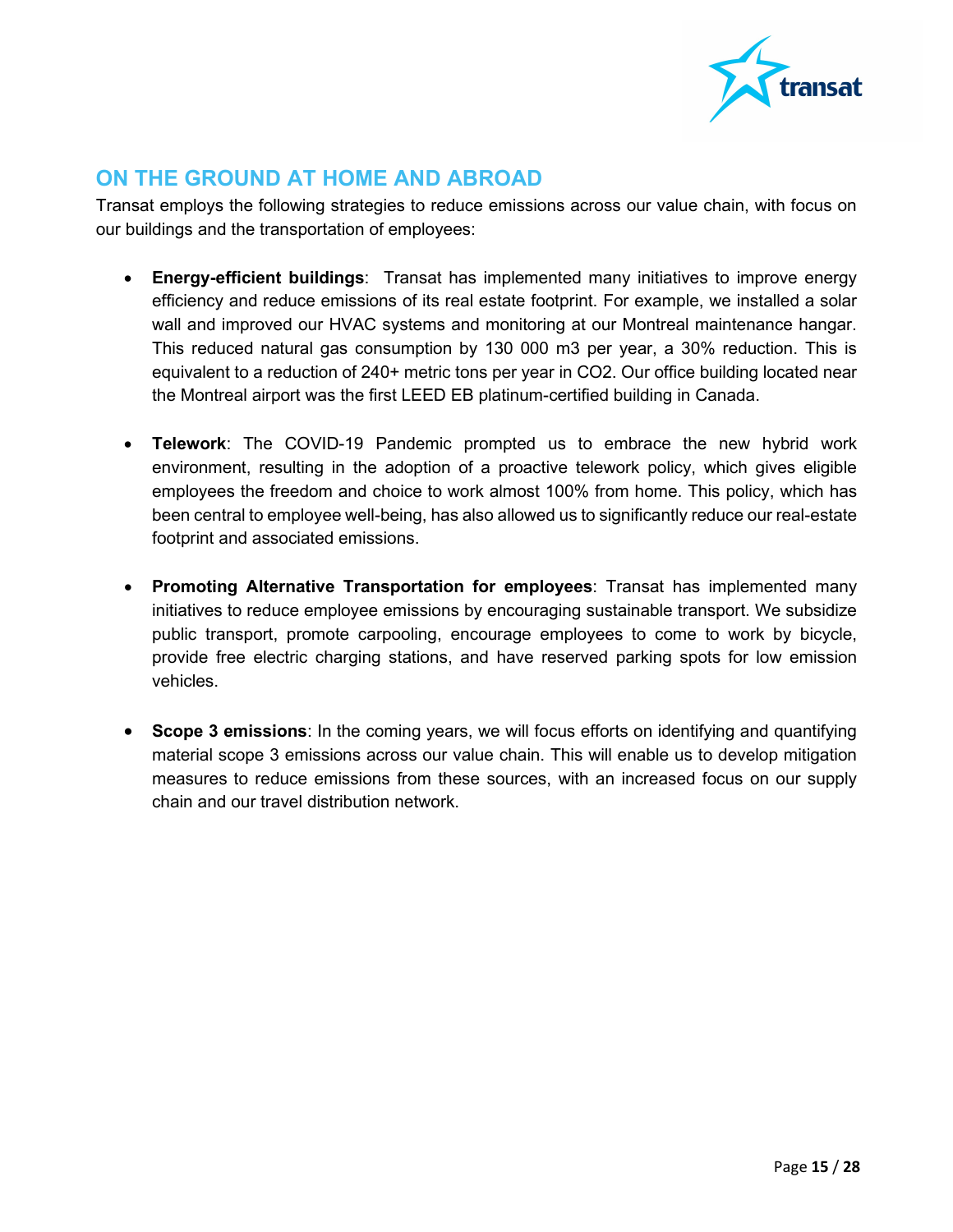

# <span id="page-15-0"></span>**3. CLIMATE-RELATED RISKS MANAGEMENT**

**TCFD Recommendation***: Describe the organization's processes for identifying and assessing climaterelated risks.* 

#### <span id="page-15-1"></span>**3.1 IDENTIFYING AND ASSESSING CLIMATE-RELATED RISKS**

Climate-related risk management is shared among the VP CR, the Vice-President, Internal Audit and Risk Management and the Corporation's executive officers. Oversight of risks is ensured by the RMCRC and the Audit Committee. As a result of the COVID-19 pandemic, all risks to which the Corporation is exposed were reassessed in detail by the Corporation's officers. As part of this essential process, risks were reprioritized based on their probability, and their quantitative and qualitative impact on the corporation's business. The process identified a total of 49 risks, and climate-related risks were evaluated as high-priority risk. In the future, we will continue to refine our risk identification process through our internal risk management and governance processes.

Climate-related risks and opportunities were identified using industry and TCFD sources, internal data and publicly available articles and reports. The evaluation of our transition risks was complemented by *IPCC Sixth Assessment Report and Canada's Changing Climate Report*. For our physical risk assessment, we focused on our airline, major airports, infrastructures that we use and impacts to primary travel destinations. We utilized internal and industry data, analysis, and reports to identify Transat's climate risks and opportunities. We used Eurocontrol's Adapting Aviation to a Changing Climate, ICAO's Climate Adaptation Report, es, and the IPCC special report, Aviation, and the Global Atmosphere. Our business operations and our strategy were used to assess the potential impact of each identified risk. Level of financial impact is assessed according to table 2.

#### **Table 2: Financial impact definitions**

| <b>LOW</b>                     | <b>MEDIUM</b>           | <b>HIGH</b>                |  |  |
|--------------------------------|-------------------------|----------------------------|--|--|
| Less than \$1 million per year | \$1-10 million per year | Over \$10 million per year |  |  |

Each risk identified is evaluated according to the timeframe and potential financial impact. The table below provides a summary of our risks, according to type, timeframe, impact and provides information regarding risk mitigation and management.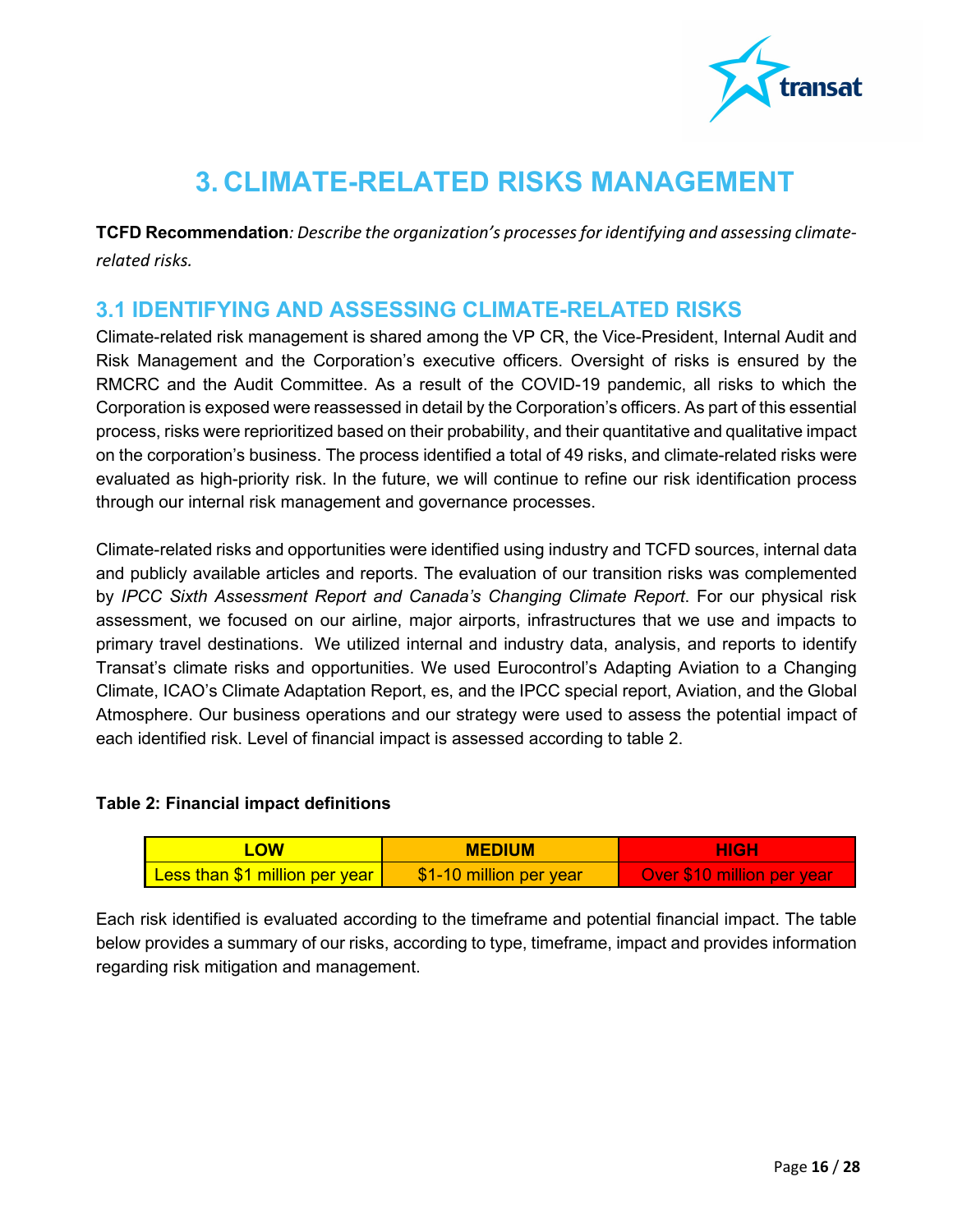

## **3.2 CLIMATE TRANSITION RISKS**

<span id="page-16-0"></span>

| <b>RISK</b><br><b>CATEGORY</b>    | <b>RISK</b><br><b>DESCRIPTION</b>                                                                                      | <b>TIMEFRAME</b>                          | <b>POTENTIAL</b><br><b>FINANCIAL</b><br><b>IMPACT</b> | <b>IMPACT DESCRIPTION</b>                                                                                                                                            | <b>RISK MANAGEMENT AND MITIGATION</b>                                                                                                                                                                                                                                                                |
|-----------------------------------|------------------------------------------------------------------------------------------------------------------------|-------------------------------------------|-------------------------------------------------------|----------------------------------------------------------------------------------------------------------------------------------------------------------------------|------------------------------------------------------------------------------------------------------------------------------------------------------------------------------------------------------------------------------------------------------------------------------------------------------|
|                                   | <b>Existing and</b><br>emerging<br>regulations and<br>legal<br>requirements<br>designed to<br>combat climate<br>change | SHORT- &<br><b>MEDIUM-</b><br><b>TERM</b> | <b>HIGH</b>                                           | Increased fuel costs due to<br>taxes or carbon pricing on<br>fossil fuels.<br>Increased operational costs<br>due to a direct carbon tax<br>on the aviation industry. | Implementation of the airline's fuel<br>efficiency strategy to achieve reductions in<br>gross carbon emissions, including<br>improvements to the operational efficiency<br>and ongoing fleet renewal. Advocacy and<br>investments to accelerate the availability<br>and commercial viability of SAF. |
| <b>POLICY AND</b><br><b>LEGAL</b> | SHORT-&<br>Limits on licence<br><b>MEDIUM-</b><br>to operate<br><b>TERM</b>                                            |                                           | <b>MEDIUM</b>                                         | Limit our ability to grow,<br>thus limiting revenue.                                                                                                                 | We work closely with industry organizations<br>to ensure that government policies are<br>operationally and economically sensible<br>and will yield the desired emission<br>reductions.                                                                                                               |
|                                   | Banning short<br>haul flights                                                                                          | SHORT-<br><b>TERM</b>                     | <b>MEDIUM</b>                                         | Impact connection strategy<br>and divert demand to other<br>transportation modes.                                                                                    | In partnership with TGV InOui, we have<br>developed Train + Air Service that<br>combines air and railway to 18 cities in<br>France and Belgium.                                                                                                                                                      |
|                                   | Heightened<br>reporting<br>requirements                                                                                | SHORT-<br><b>TERM</b>                     | <b>LOW</b>                                            | Increased operational<br>costs due to additional<br>reporting obligations.                                                                                           | We have invested in emission and fuel<br>efficiency software and have developed<br>internal expertise in emissions and fuel<br>reporting.                                                                                                                                                            |
| <b>MARKET</b>                     | Shift in supply<br>and demand with<br>transition to low-<br>carbon economy                                             | <b>MEDIUM-&amp;</b><br>LONG-TERM          | <b>MED</b>                                            | An increase in demand,<br>and cost, for SAF, carbon<br>offsets, and low emissions<br>aircraft technology.                                                            | We monitor consumer demand and risks in<br>the supply chain to anticipate market shifts<br>and have proactively committed to adding<br>increasingly fuel-efficient aircraft to our<br>fleet. We have made significant<br>commitments in SAF.                                                         |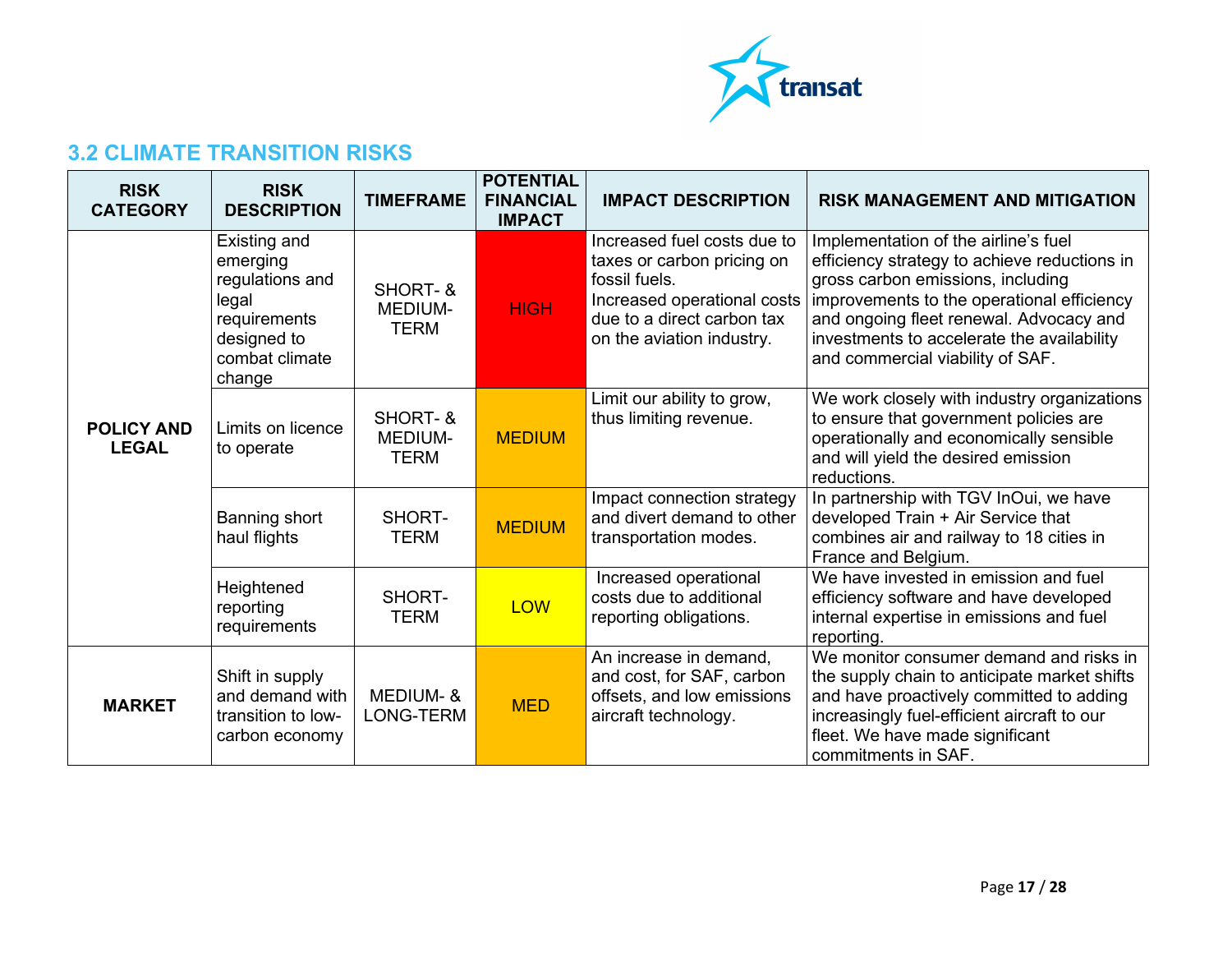

| <b>RISK</b><br><b>CATEGORY</b> | <b>RISK</b><br><b>DESCRIPTION</b>                                                                | <b>TIMEFRAME</b> | <b>POTENTIAL</b><br><b>FINANCIAL</b><br><b>IMPACT</b> | <b>IMPACT</b><br><b>DESCRIPTION</b>                                                                                            | <b>RISK MANAGEMENT AND MITIGATION</b>                                                                                                                                                                                                                                                     |  |
|--------------------------------|--------------------------------------------------------------------------------------------------|------------------|-------------------------------------------------------|--------------------------------------------------------------------------------------------------------------------------------|-------------------------------------------------------------------------------------------------------------------------------------------------------------------------------------------------------------------------------------------------------------------------------------------|--|
| <b>REPUTATION</b>              | Damage to<br>brand due to<br>increased public<br>concern about<br>climate change                 | MEDIUM-<br>TERM  | <b>HIGH</b>                                           | Loss of revenue due to<br>reduced customer<br>demand because of the<br>industry or airline's<br>carbon intensive<br>reputation | We are developing a comprehensive climate<br>change and environmental sustainability<br>strategy and engaging with stakeholders across<br>the value chain to reduce emissions.                                                                                                            |  |
|                                | Exposure to<br>litigation                                                                        | LONG-TERM        | <b>MEDIUM</b>                                         | Governments and other<br>stakeholders could sue<br>polluting companies for<br>the effects of climate<br>change.                | We<br>with<br>policymakers<br>identify<br>work<br>to<br>decarbonization solutions and our emissions<br>reduction strategy shows that we are taking<br>concrete steps to combat climate change.                                                                                            |  |
| <b>TECHNOLOGY</b>              | Emerging<br>technology<br>aimed at<br>supporting the<br>transition to a<br>low-carbon<br>economy | MEDIUM-<br>TERM  | <b>HIGH</b>                                           | Increased costs to<br>transition existing<br>assets such as the air<br>fleet to more efficient<br>models                       | 2019.<br>In.<br>Air<br>Transat<br>embarked<br>on a<br>comprehensive fleet renewal project. By 2024,<br>we plan to operate approximately 17 A321neoLR<br>aircraft (10 of which have been delivered and are<br>in operation), which are the most fuel-efficient<br>aircraft in their class. |  |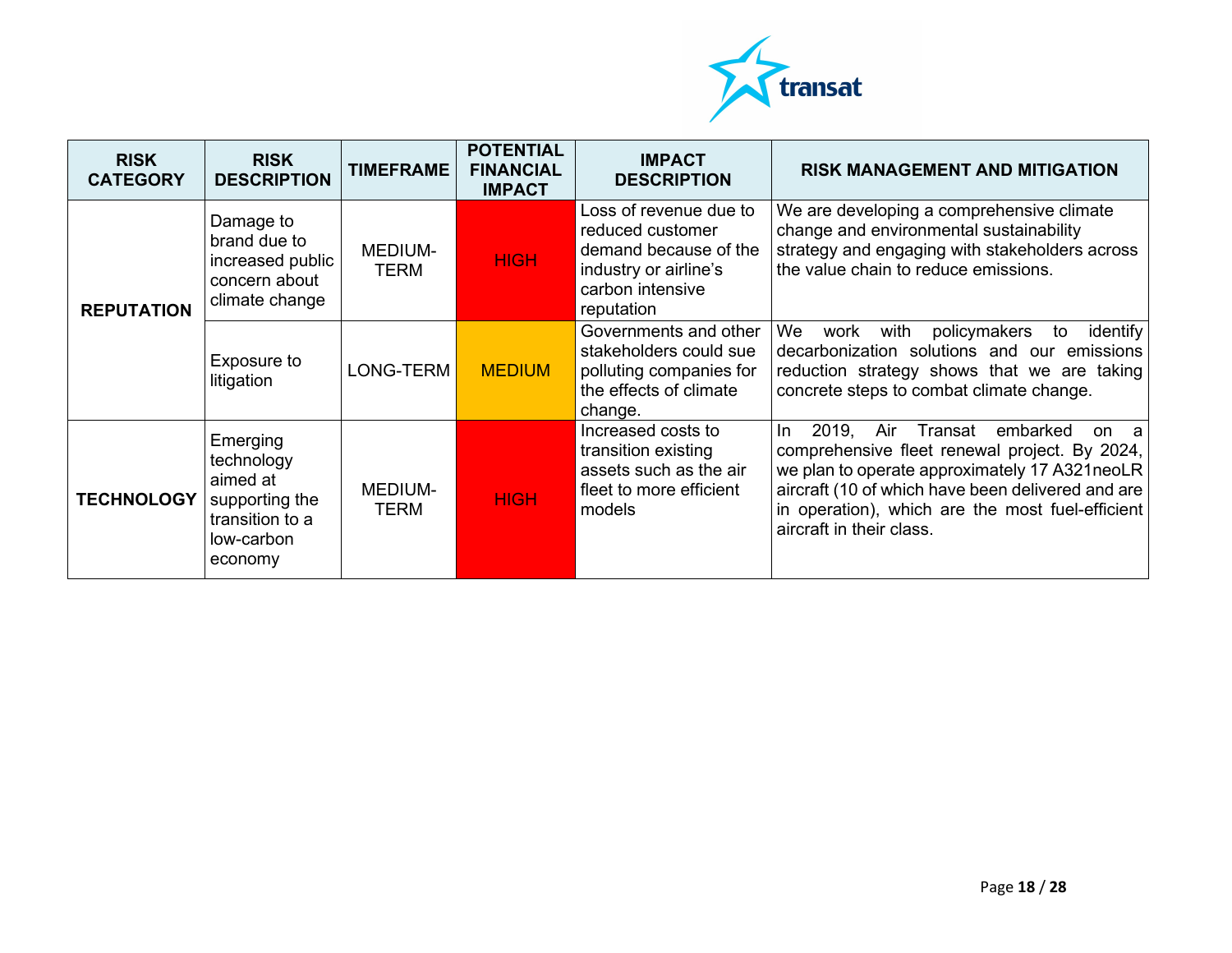

## **3.3 CLIMATE PHYSICAL RISKS**

Climate change will intensify disruptive weather events, including higher-average and extreme temperatures, changing precipitation patterns, altered wind patterns and sea-level rise and storm surges. These weather events pose a risk for aviation operations and infrastructure. Transat's airline already deals with disruptive weather on a regular basis, but such events are likely to become more frequent and more extreme as the climate changes. We will continue to address these risks by strengthening our capacity for resilience.

<span id="page-18-0"></span>

| <b>RISK</b><br><b>RISK</b><br><b>TIMEFRAME</b><br><b>DESCRIPTION</b><br><b>CATEGORY</b> |                            | <b>POTENTIAL</b><br><b>FINANCIAL</b><br><b>IMPACT</b><br><b>MAGNITUDE</b> | <b>POTENTIAL FINANCIAL</b><br><b>IMPACT DESCRIPTION</b> | <b>RISK MANAGEMENT AND</b><br><b>MITIGATION</b>                                                                                                                                                                                                                                                                 |                                                                                                                                                                                                                              |  |
|-----------------------------------------------------------------------------------------|----------------------------|---------------------------------------------------------------------------|---------------------------------------------------------|-----------------------------------------------------------------------------------------------------------------------------------------------------------------------------------------------------------------------------------------------------------------------------------------------------------------|------------------------------------------------------------------------------------------------------------------------------------------------------------------------------------------------------------------------------|--|
|                                                                                         | Increased<br>precipitation | SHORT-&<br><b>MEDIUM-</b><br><b>TERM</b>                                  | <b>MEDIUM</b>                                           | Increased operational costs and<br>decreased passenger demand<br>due to infrastructure damage,<br>operational disruptions, and<br>reduction in airport throughput.                                                                                                                                              | Address via our emergency<br>management and contingency<br>planning processes and customer<br>support and the evaluation of<br>physical risks of airports.                                                                   |  |
|                                                                                         | Wind changes               | SHORT-&<br><b>MEDIUM-</b><br><b>TERM</b>                                  | <b>MEDIUM</b>                                           | Increased operational costs due<br>to operational disruptions & route<br>extensions as well as potential<br>increase in en-route turbulence.                                                                                                                                                                    | Continue to address wind<br>changes in flight planning<br>process.                                                                                                                                                           |  |
| <b>ACUTE</b>                                                                            | Extreme<br>weather events  | SHORT-&<br><b>MEDIUM-</b><br>TERM                                         | <b>HIGH</b>                                             | Decreased customer demand and<br>shorter operating seasons, as<br>well as increased operating costs<br>and insurance costs, due to<br>operational disruptions and route<br>changes, as well as disruption of<br>ground transport access and<br>damage to infrastructure (hotels,<br>airports, utilities, etc.). | Address via our emergency<br>management and contingency<br>planning processes and customer<br>support. As well as the<br>consideration of extreme weather<br>events in seasonal programing<br>and in evaluation of airports. |  |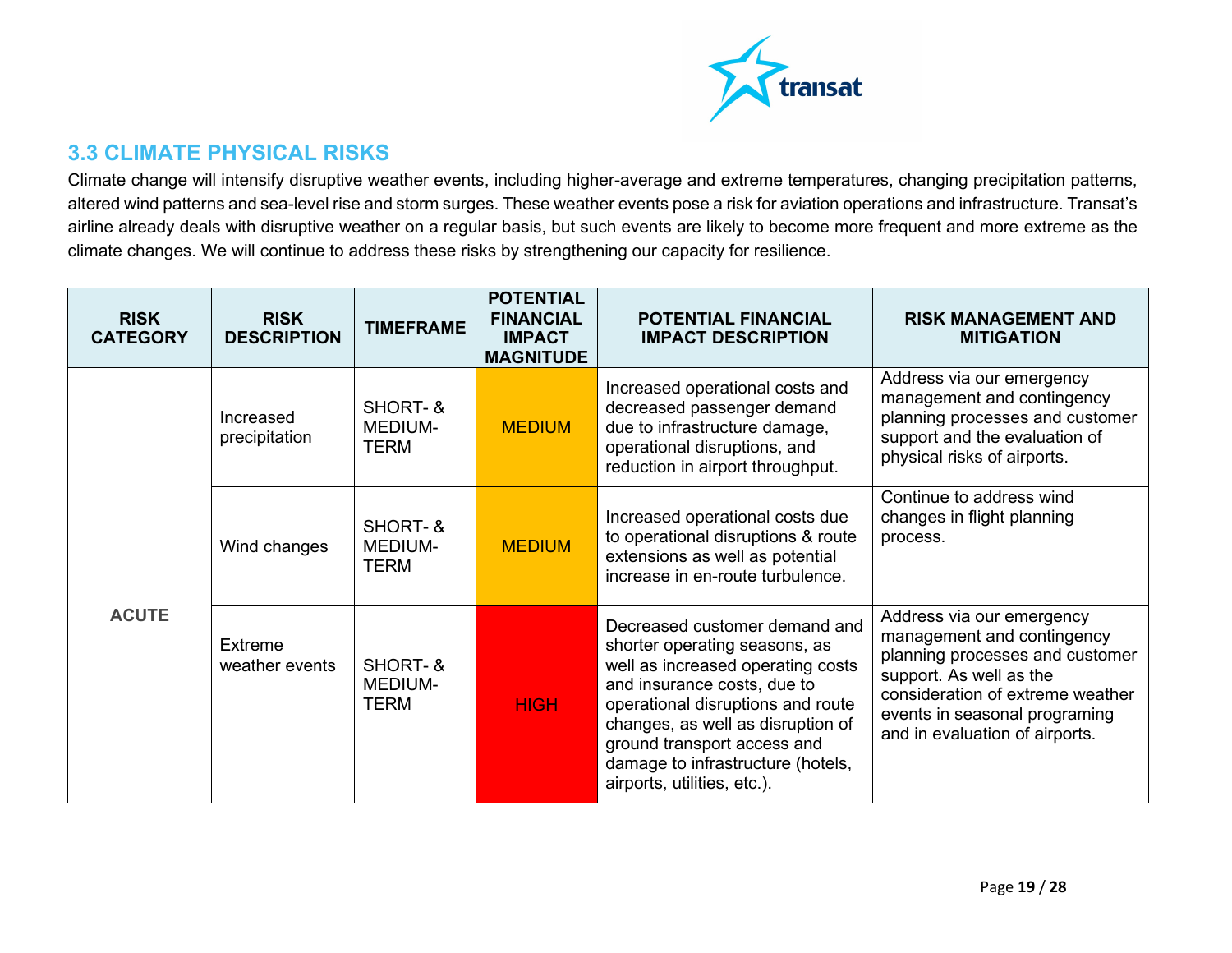

| <b>RISK</b><br><b>CATEGORY</b> | <b>RISK</b><br><b>DESCRIPTION</b> | <b>TIMEFRAME</b>         | <b>POTENTIAL</b><br><b>FINANCIAL</b><br><b>IMPACT</b><br><b>MAGNITUDE</b> | <b>POTENTIAL FINANCIAL</b><br><b>IMPACT DESCRIPTION</b>                                                                                                                                                                                                                            | <b>RISK MANAGEMENT AND</b><br><b>MITIGATION</b>                                                                                                                    |  |
|--------------------------------|-----------------------------------|--------------------------|---------------------------------------------------------------------------|------------------------------------------------------------------------------------------------------------------------------------------------------------------------------------------------------------------------------------------------------------------------------------|--------------------------------------------------------------------------------------------------------------------------------------------------------------------|--|
| <b>CHRONIC</b>                 | Temperature<br>change             | LONG-TERM<br><b>HIGH</b> |                                                                           | Higher costs and less<br>revenue from lower<br>passenger, baggage and<br>cargo loads due to in<br>decreased aircraft<br>performance such as lower<br>range, higher noise impact<br>due to changes in aircraft<br>performance and increased<br>heating and cooling<br>requirements. | Consideration of temperature changes<br>when evaluating new aircraft and<br>engines and during programing and flight<br>planning.                                  |  |
|                                | Sea-level rise                    | LONG-TERM                | <b>MEDIUM</b>                                                             | Higher airport fees and loss<br>revenue from reduced flight<br>activity due to loss of airport<br>capacity, lower en-route<br>capacity due to lack of<br>ground capacity and<br>damage to airport<br>infrastructure                                                                | Address via our emergency<br>management and contingency planning<br>processes and customer support and<br>consideration of chronic risks during<br>route planning. |  |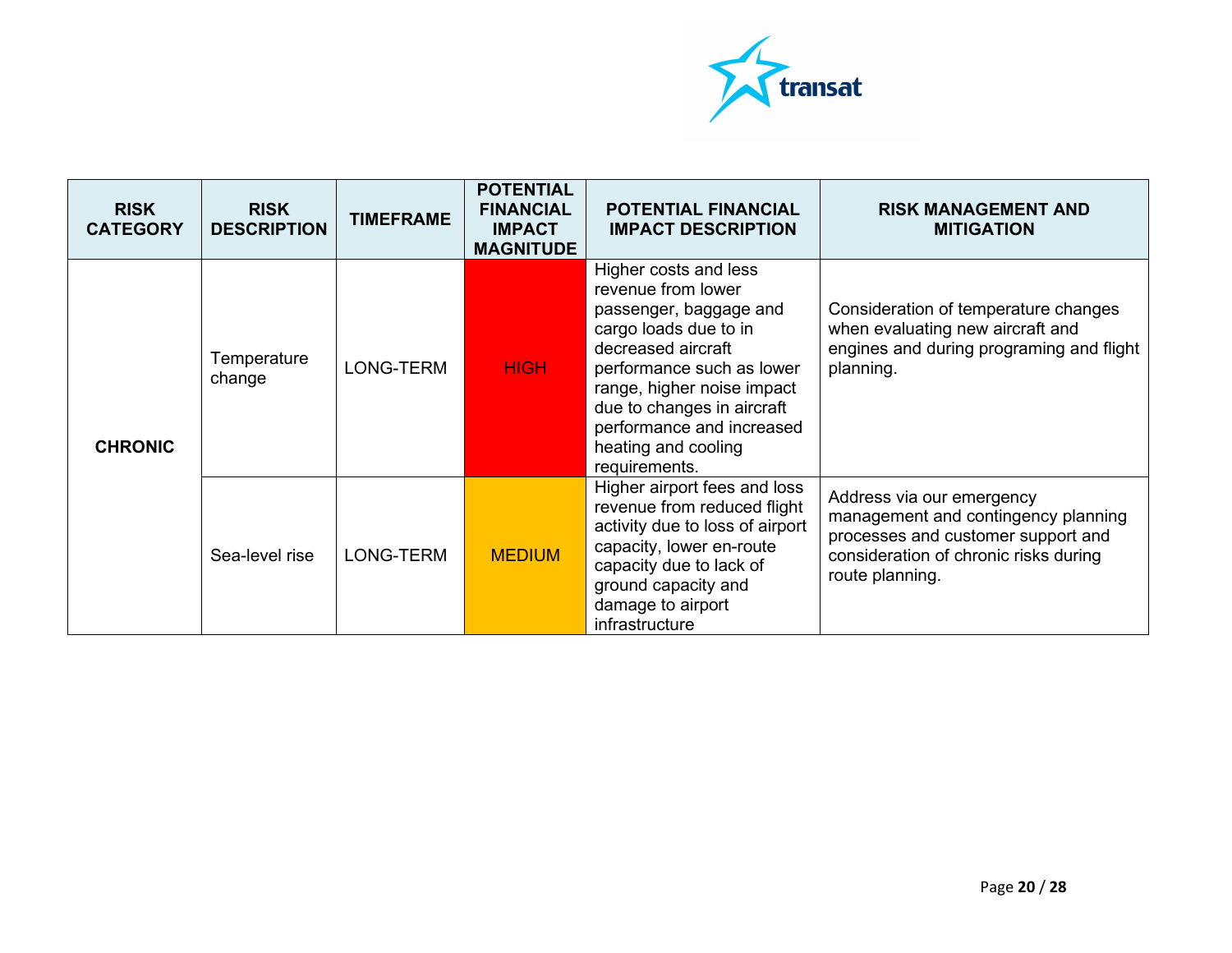

## **3.4 CLIMATE OPPORTUNITIES**

<span id="page-20-0"></span>

| <b>TYPE</b>                                      | <b>OPPORTUNITY</b><br><b>DESCRIPTION</b>                                                               | <b>TIMEFRAME</b>                                  | <b>POTENTIAL</b><br><b>FINANCIAL</b><br><b>IMPACT</b> | <b>POTENTIAL</b><br><b>FINANCIAL IMPACT</b><br><b>DESCRIPTION</b>                                                   | <b>RISK MANAGEMENT AND MITIGATION</b>                                                                                                                                                                                                                       |
|--------------------------------------------------|--------------------------------------------------------------------------------------------------------|---------------------------------------------------|-------------------------------------------------------|---------------------------------------------------------------------------------------------------------------------|-------------------------------------------------------------------------------------------------------------------------------------------------------------------------------------------------------------------------------------------------------------|
| <b>RESOURCE</b><br><b>EFFICIENCY</b>             | Investment in more efficient<br>fleet                                                                  | SHORT-TO<br>LONG-<br><b>TERM</b>                  | <b>LOW</b>                                            | Lower fuel costs,<br>increased efficiency, and<br>better product for<br>customers.                                  | We will maintain our fleet renewal strategy<br>to replace older generation aircraft with<br>highly fuel-efficient modern aircraft.<br>We will continue to improve and refine our<br>fuel efficiency program by adopting new<br>technologies and techniques. |
| <b>ENERGY</b><br><b>SOURCE</b>                   | <b>Investment in SAF</b>                                                                               | <b>MEDIUM TO</b><br>LONG-<br><b>TERM</b>          | <b>HIGH</b>                                           | Decreases price<br>volatility of jet fuel and<br>reduce exposure to<br>emissions-related costs.                     | We have signed an offtake agreement<br>with SAF+ for 90% of SAF produced in<br>new plant for the first 15 years of<br>operation. We are engaging with<br>stakeholders to encourage the<br>development of a Canadian SAF industry.                           |
|                                                  | Cost reduction from renewable<br>or alternative energy for<br>ground operations                        | SHORT-<br><b>TERM</b>                             | <b>MEDIUM</b>                                         | Reduced long-term<br>operations costs                                                                               | We have installed a solar wall at our<br>Montreal maintenance hangar.                                                                                                                                                                                       |
| <b>MARKET</b>                                    | Investment in carbon offsets,<br>sustainable aviation fuel, and<br>low-emission aviation<br>technology | SHORT-TO<br>LONG-<br><b>TERM</b>                  | <b>MEDIUM</b>                                         | Proactively seek<br>opportunities to position<br>ourselves in low-carbon<br>economy and improve<br>our brand image. | We have offset several carbon neutral<br>aircraft delivery flights using a<br>combination of offsets and SAF. We are<br>exploring how we can use carbon offsets<br>for other areas of our business.                                                         |
| <b>PRODUCTS</b><br><b>AND</b><br><b>SERVICES</b> | Develop/promote low<br>emissions services                                                              | <b>SHORT-TO</b><br>LONG-<br><b>TERM</b>           | <b>LOW</b>                                            | Increased revenue from<br>customers seeking more<br>sustainable travel.                                             | We will continue to engage with<br>customers and partners to demonstrate<br>our commitment to corporate<br>responsibility and decarbonization.                                                                                                              |
| <b>RESILIENCE</b>                                | Resource diversification by<br>investing in SAF.                                                       | <b>MEDIUM-</b><br><b>AND LONG-</b><br><b>TERM</b> | <b>HIGH</b>                                           | Reduced emissions<br>costs and increased<br>supply chain resilience<br>and reliability.                             | We will continue to help scale<br>up<br>production of SAF to make it more price<br>competitive with traditional jet fuel.                                                                                                                                   |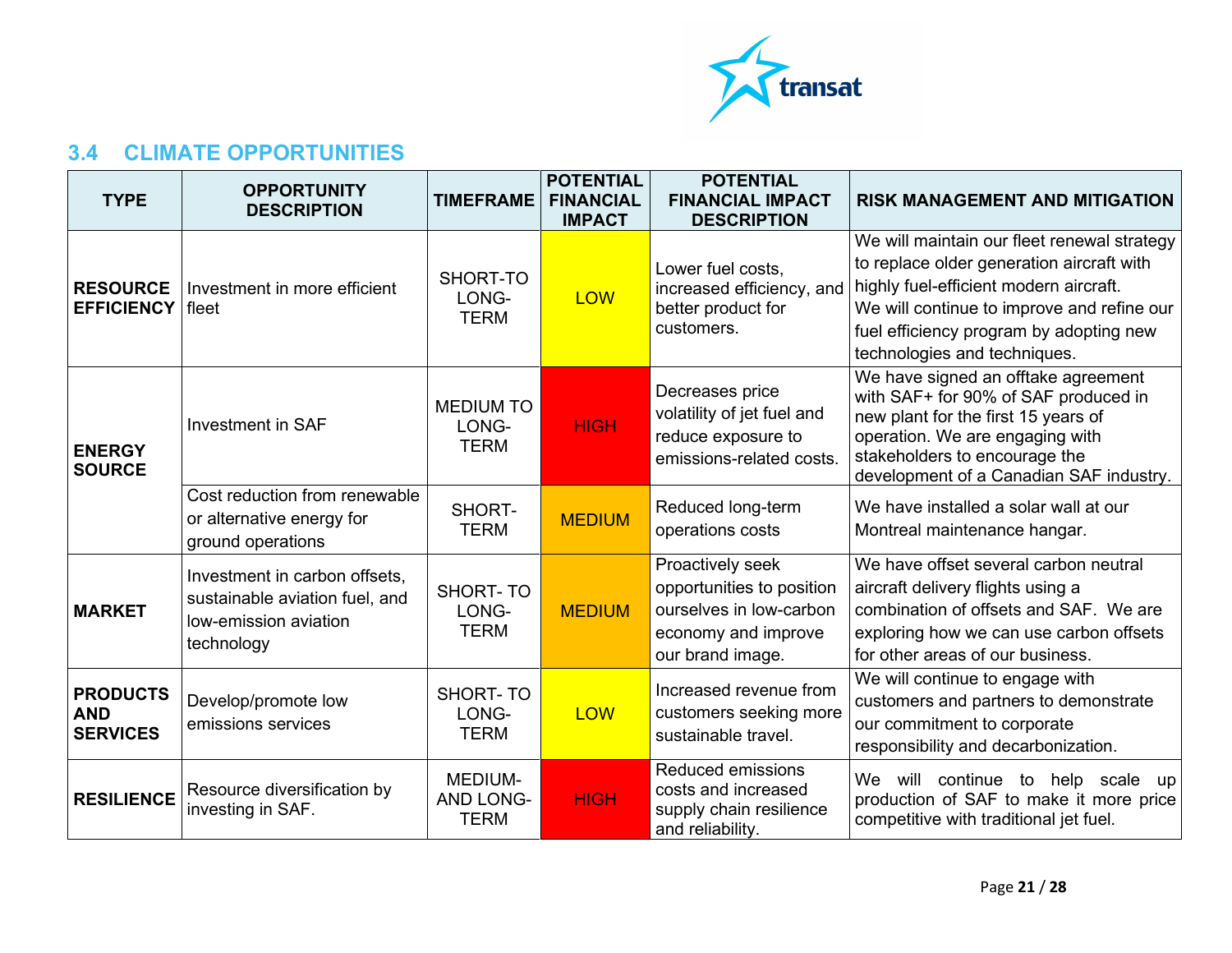

# **4. METRICS & TARGETS**

#### <span id="page-21-0"></span>**TCFD Recommendation:**

- *Disclose the metrics and targets used to assess and manage relevant climate-related risks and opportunities where such information is material.*
- *Explicitly address disclosure of metrics consistent with cross-industry, climate-related metric categories for current, historical, and future periods, where appropriate.*
- *Disclosure of Scope 1 and Scope 2 emissions should be independent of a materiality assessment.*
- *Disclosure of Scope 3 emissions.is encouraged*
- *Disclosure of targets should be consistent with cross-industry, climate-related metric categories, where relevant.*
- *Where available, disclose interim medium-term or long-term targets*.

Transat is committed to leadership in sustainable tourism. Focus, measurement, and transparency are integral to our continued environmental improvement, in the air and on the ground. The metrics and targets in this report reflect our material climate-related risks and opportunities as described in Section 3.

#### <span id="page-21-1"></span>**4.1 MEASURING OUR CARBON FOOTPRINT**

Access to the metrics and targets used by an organization allows investors and other stakeholders to better assess the organization's potential risk-adjusted returns, ability to meet financial obligations, general exposure to climate-related issues, and progress in managing or adapting to those issues. Metrics included in this report are evaluated annually for materiality.

The following metrics have been identified as material and relevant and are included in this report:

- **Scope 1 network emissions (metric tons of Co2-e)**: Are the emissions related to the consumption of jet fuel for our fleet. This is a critical metric since approximately 99% of our direct emissions come from burning jet fuel. For this report, scope 1 emissions were further broken down into emission related to domestic and international flights.
- **Scope 1 other emissions (metric tons of Co2-e)**: Are the other scope 1 emissions from sources owned or controlled by Transat; specifically, emissions from company vehicles, and maintenance hangar heating.
- **Scope 2 emissions (tons of CO2-e)**: Are the emissions associated with the purchase of electricity for our owned or operated buildings. Scope 2 emissions are reported in absolute terms. In our 2020 Climate-Related Disclosure Report, the emissions generated from use of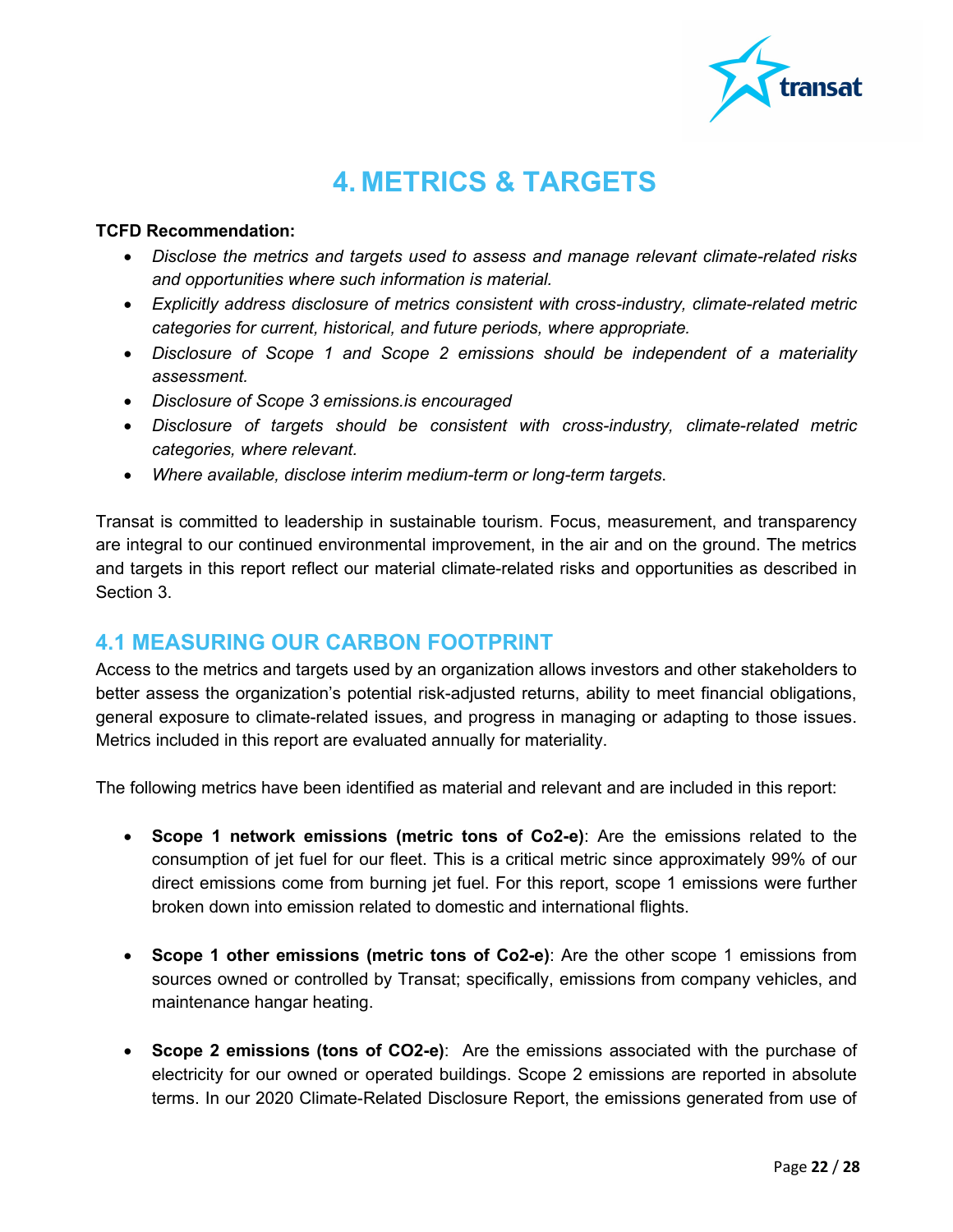

natural gas to heat our maintenance hangars were included in Scope 2 to separate them from aircraft emissions. In this edition, they have been appropriately included in Scope 1, as "Other emissions". At this time, only emissions related to Québec operations are included. We will work on identifying appropriate emission factors for electricity consumed in buildings operated in other provinces and other countries going forward.

- **Energy use**: We monitor energy use, specifically, the quantity of jet fuel burned in liters, jet fuel intensity in megajoules, natural gas consumption in  $m<sup>3</sup>$  and our electricity consumption in kWh.
- **Energy efficiency**: Carbon intensity data is an important metric to evaluate fuel and operational efficiency. The objective is to safely transport as many passengers and cargo, as possible using the least amount of fuel. For this report, we report it in kg CO2/RPK, where RPK is a common metric used in the airline industry.
	- o *Revenue Passenger Kilometers (RPK)* is the amount of revenue passengers multiplied by the total distance travelled. Since it measures the actual demand for air transport, it is often referred to as airline "traffic."
- **Other aircraft emissions**: Include other gases that result from the combustion of jet fuel; nitrogen oxides (NOx), sulfur oxides (SOx) and methane (CH4). They are produced in much smaller quantities than CO2 but can pose climate-relate risks such as global warming and air quality. They are expressed in absolute terms in metric tons.

## <span id="page-22-0"></span>**4.2 EXCLUDED METRICS**

Scope 3 emissions include those from sources that we do not directly control, such as emissions related to purchasing of goods and services, transportation of passengers to and from the airport, ground support and baggage handling equipment that is outsourced, employee commuting and business travel. Air transport remains the most significant source of emissions related to the travel industry. While we implemented initiatives to reduce scope 3 emissions (ex: reducing employee travel, virtual meetings, etc.), due to the complexity and time required to calculate these emissions, they are not currently reported. Relevant emissions would be related to emissions related to transportation of flight crew members on aircraft and other transport modes not operated by Transat and emissions related to our supply chain. We will work on calculating and evaluating the materiality of these emissions, and other relevant scope 3 emissions, going forward.

The exceptional circumstances of the COVID-19 pandemic hindered our data collection processes over the last year. Reduced availability of personnel impacted the data quality of our indicators related to water and waste. They were excluded from this report due to data gaps, but also because they are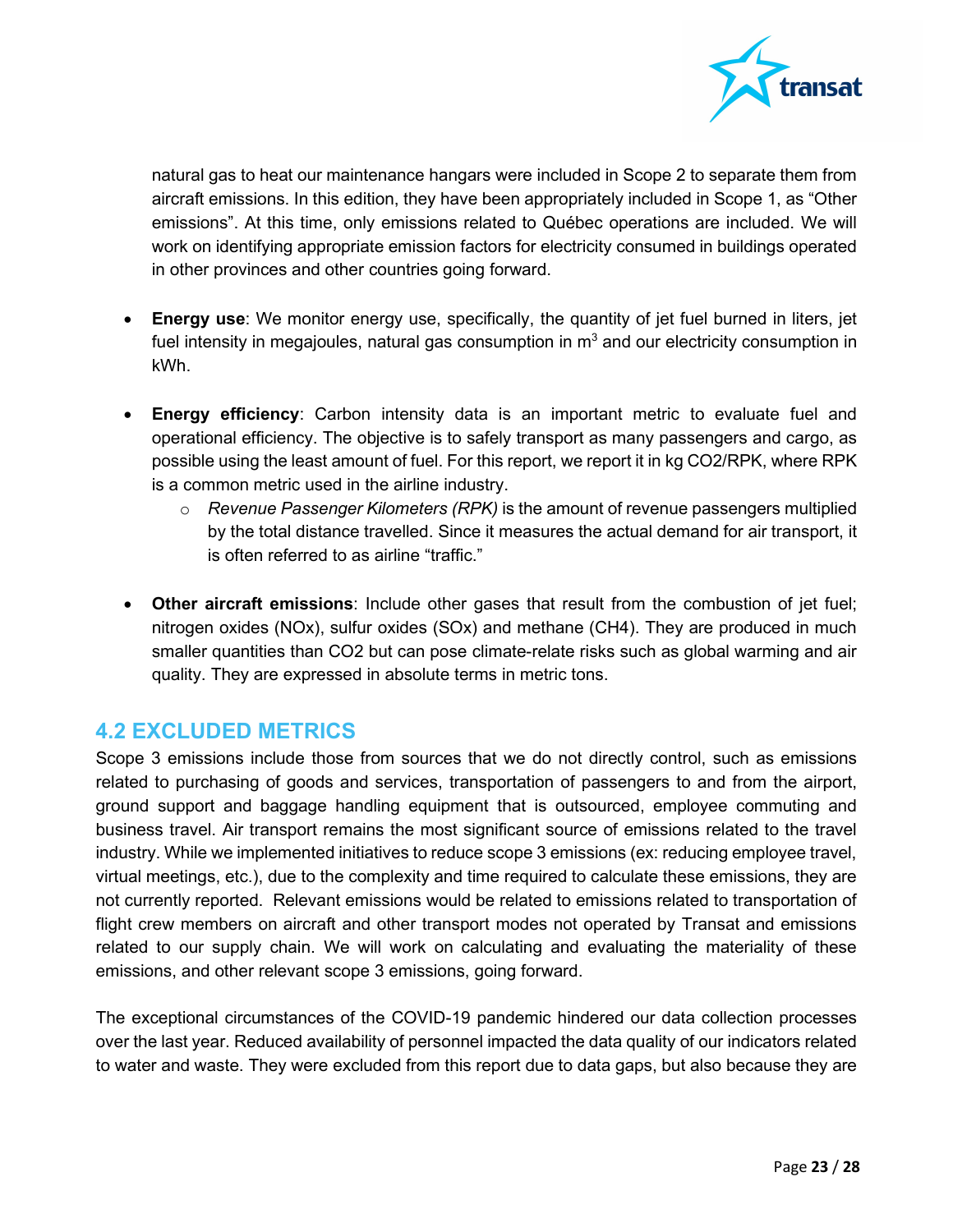

not material and are not used to assess climate-related risks and opportunities. We will continue to strengthen and optimize our processes for the collection of extra-financial data going forward.

#### <span id="page-23-0"></span>**4.3 INTERNAL CLIMATE-RELATED MANAGEMENT METRICS**

An internal carbon price is employed on an ad hoc basis for select business cases. In the future, we will consider adopting the use of an internal carbon price for enterprise-wide business analysis and decisions. Examples include route and destination planning. We do not at this time have revenues related to low-carbon product and service opportunities but will continue to monitor cost saving related to energy efficiency initiatives.

Currently, performance metrics related to climate-based risks and opportunities are not tied to remuneration. However, the executive team has long-term renumeration objectives related to the establishment of a new corporate responsibility strategy, with a focus on decarbonization.

## <span id="page-23-1"></span>**4.4 REPORTING METHODOLOGY**

The data for this report comes from our internal systems using recommendations from the TCFD. In this edition, we have used the 2021 TCFD Implementing Guidance which updates the 2017 version. We continue to monitor advancements of International Sustainability Standards Board (ISSB) and will adopt new reporting standards where appropriate.

Our aircraft emissions from international flights are audited by VERIFAVIA, an independent environmental accredited verification, certification, and auditing body for ICAO's CORSIA, and the EU and UK ETS. VERIFAVIA is the world's leading independent verification body of greenhouse gas emissions for aviation. Emissions from domestic flights are calculated using the same procedures and systems as for international flights but are not audited because they are not subject to CORSIA or any other regulatory requirements. All the other data presented in this report has not been audited.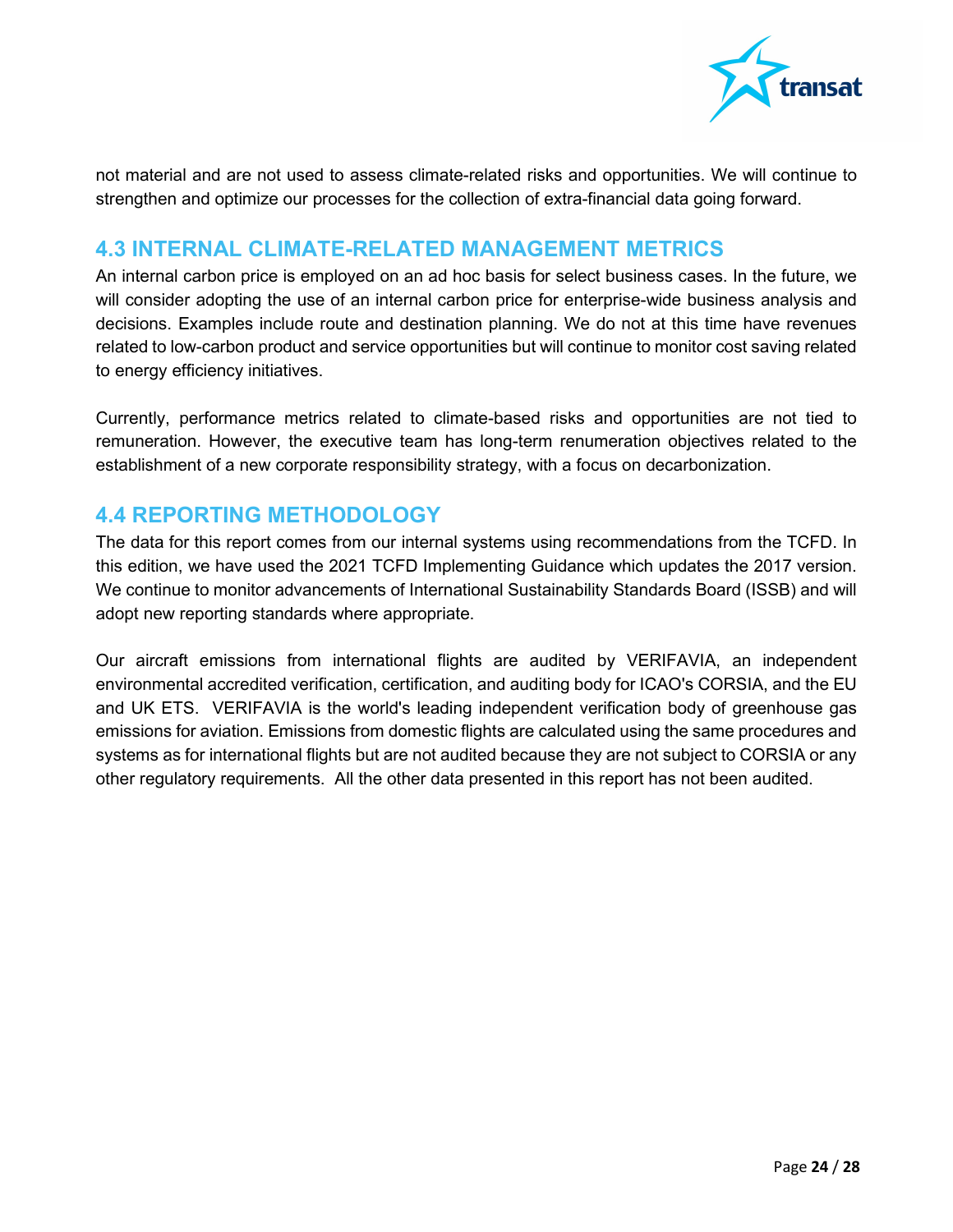

## <span id="page-24-0"></span>**5. ACHIEVING COMMITMENTS TO THE PARIS AGREEMENT**

**TCFD Recommendation:** *Report on how your governance, strategy, policies, and practices contribute to achieving Canada's commitments under the Paris Agreement*.

#### <span id="page-24-1"></span>**5.1 CANADA'S EMISSION REDUCTION GOALS**

The 2016 **Pan-Canadian Framework on Clean Growth and Climate Change** was the foundation for meeting Canada's emissions reduction targets under the 2015 Paris Agreement: Under this framework, Canada committed to reducing its emissions by 30%, compared to a 2005 baseline.

In 2020, Canada announced a strengthened climate plan, **A Healthy Environment, and a Healthy Economy**. This plan committed Canada to exceed its current 2030 target, reducing emissions by at least 85 million tons beyond the reductions that will be driven by the Pan-Canadian Framework resulting in a 32% to 40% emission reduction below 2005 levels in 2030.

In March 2022, the Government of Canada introduced **Canada's 2030 Emissions Reduction Plan**, which provides a roadmap for the Canadian economy to achieve 40-45% emissions reductions below 2005 levels by 2030, building upon the actions outlined in Canada's previous climate plans. The **Canadian Net-Zero Emissions Accountability Act** established in law Canada's 2030 emissions reduction target under the Paris Agreement of 40 to 45 per cent below 2005 levels and net-zero by 2050 and requires Canada to publish a series of plans and progress reports to support the achievement of those targets.

## <span id="page-24-2"></span>**5.2 AVIATION INDUSTRY EMISSION REDUCTION GOALS**

Although flying is currently responsible for a small percentage, approximately two percent, of global CO2 emissions, demand for air travel is expected to continue to grow. The aviation industry has been at the forefront of the global business response to climate change, becoming one of the first industries to voluntarily establish global CO2 emissions reduction targets.

Air Transat, along with major Canadian airlines, entered into the world's first voluntary agreement to reduce emissions from aviation, which was signed in 2005 between Transport Canada and the Canadian aviation industry. The plan set an aspirational goal to improve fuel efficiency from a 2005 baseline by an average annual rate of at least two percent per year from 2005 to 2020. Air Transat and the National Airlines Council of Canada (NACC) are working with the Canadian government to establish a Long-Term Aspirational Goal (LTAG) consistent with Canadian and international climate targets.

In addition, IATA appreciates the need to address the global challenge of climate change and has adopted three targets to mitigate CO2 emissions from air transport: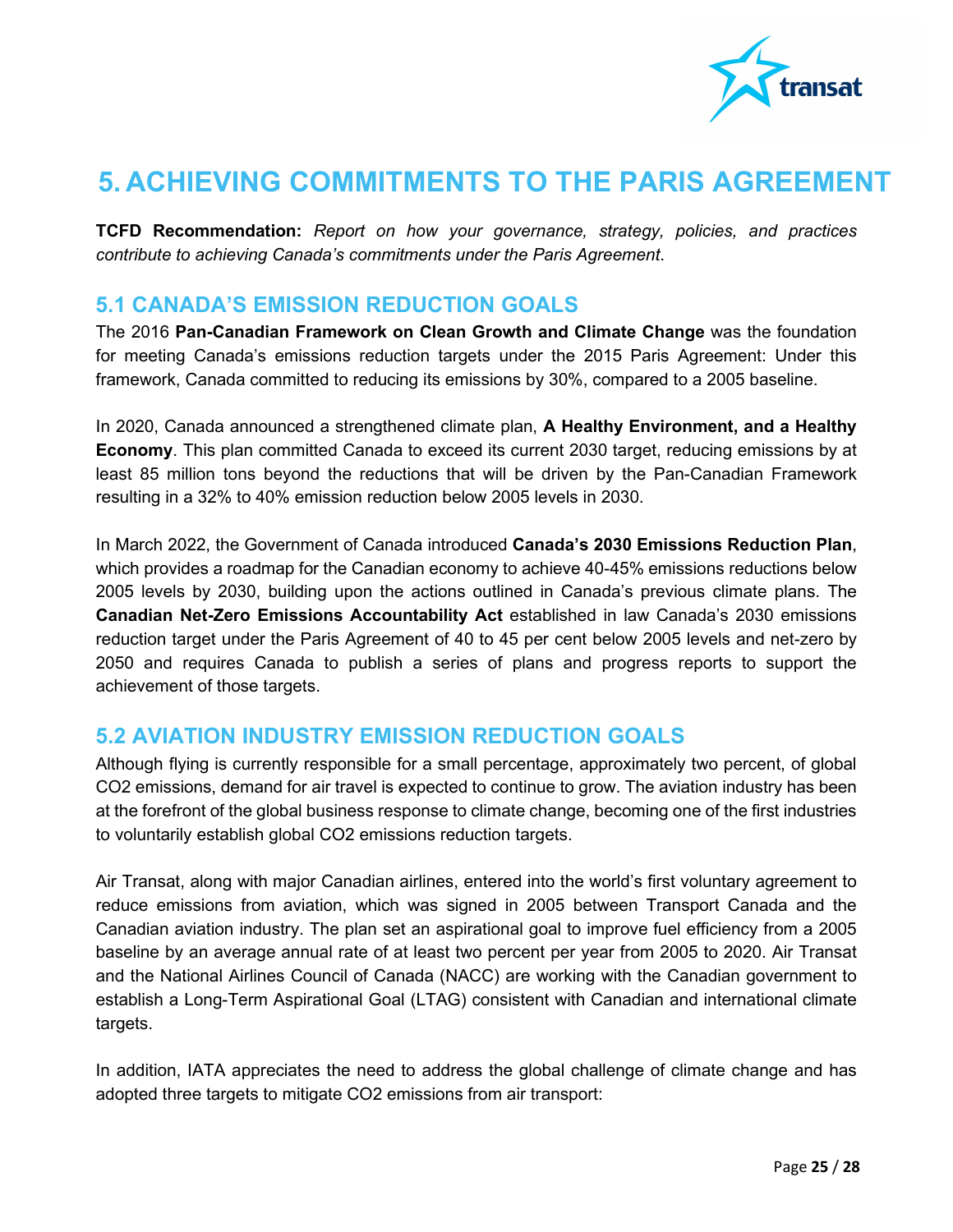

- An average improvement of fuel efficiency of 1.5% per annum from 2009 to 2020. This shortterm goal was met with the industry showing over 2% improvement on a rolling average.
- Carbon neutral growth after 2019. Carbon neutral growth on international routes to countries participating in the scheme will be covered using offsets under the ICAO CORSIA program. Emissions growth on routes not covered by CORSIA must be covered using other mitigation measures such as SAF, voluntary offsets, efficiency and infrastructure improvements and technology.
- At the 77<sup>th</sup> IATA Annual General Meeting in 2021, a resolution called Fly Net Zero was passed by IATA member airlines, including Air Transat, committing them to achieving net-zero carbon emissions from their operations by 2050. This pledge brings air transport in line with the objectives of the Paris Agreement to limit global warming to 1.5°C. At COP26, 23 nations including Canada, signed the International Aviation Climate Declaration. The Declaration recognizes the need for aviation to "grow sustainably" and reiterates ICAO's role to implement short, medium, and long-term climate goals for the industry. The Declaration pledges to ensure the maximum effectiveness of the CORSIA, and the development and deployment of SAF.

## <span id="page-25-0"></span>**5.3 TRANSAT'S EMISSION REDUCTION GOALS**

Transat is committed to meeting Canadian and industry emissions goals. As previously mentioned, aircraft emissions are innately difficult to decarbonize in the short term and the COVID- 19 pandemic has made it difficult to project future traffic volume. As such, we are working on a mid- to long-term action plan towards 2050 and will include mid-term targets in upcoming TCFD Reports.

#### **GREEN IN THE AIR**

- Carbon neutral growth from 2019
- An intermediate GHG reduction target, 2030 or 2035, will be established
- 2050 Net Zero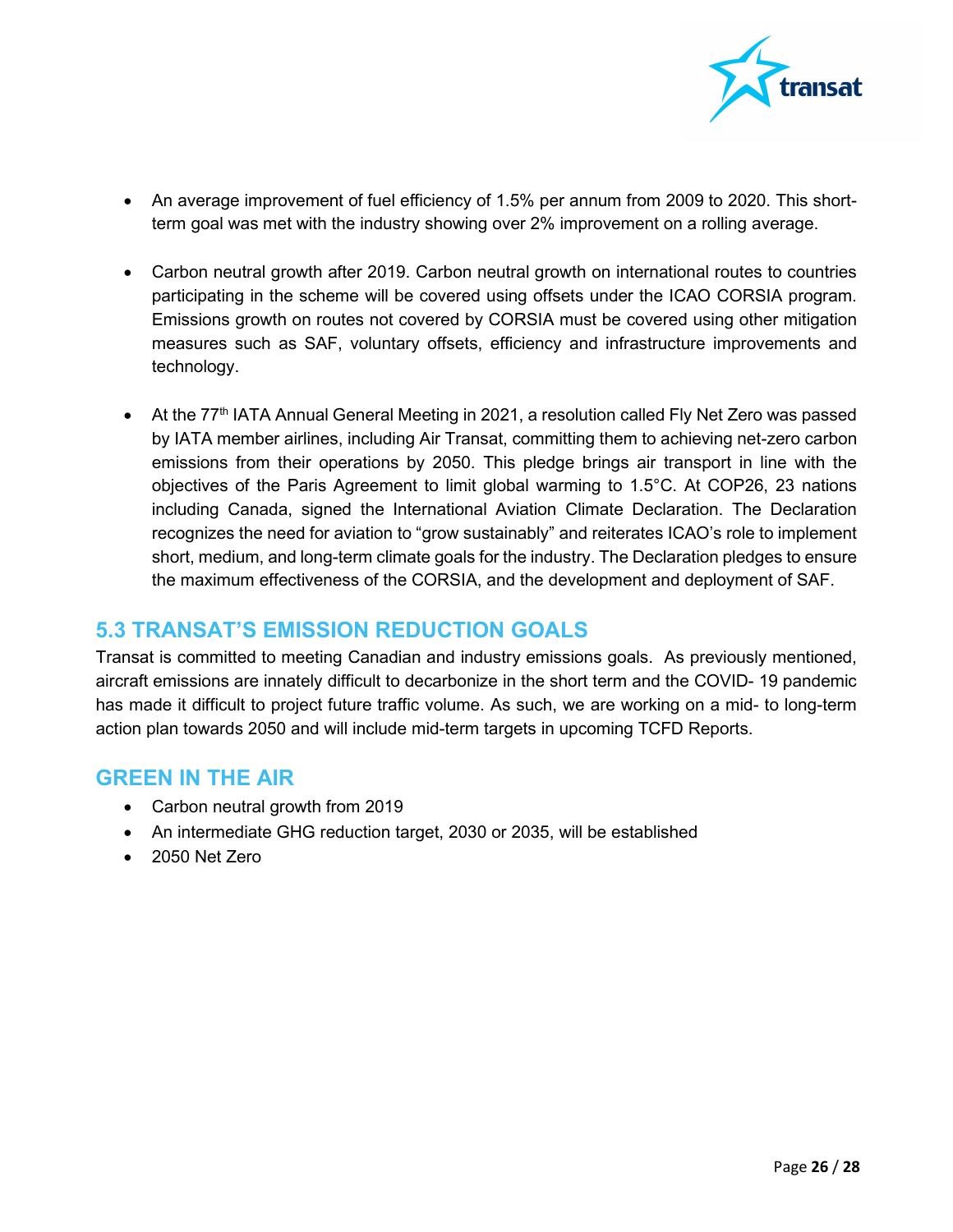

#### **GREEN ON THE GROUND**

- 30% GHG emissions reductions from our buildings by 2030 (2019 baseline)
- 30% GHG emissions reductions from our owned vehicle fleet (2019 baseline)

#### **TRANSAT'S CONTRIBUTION TO CANADA'S CLIMATE COMMITMENTS**

Integrating climate change into Transat's overall governance structure will help us to properly assesses climate-related risks and opportunities, take appropriate strategic decisions on how to manage those risks and opportunities, set targets, and report on progress towards achieving them. We will align our objectives with Canada and the industry so that we progress towards meeting and exceeding Paris Agreement commitments. See the **GOVERNANCE** section of this report for further details.

Transat's strategy in identifying short-, medium-, and long-term risks and opportunities will help us identify how we can help meet Canada's commitments under the Paris Agreement. See the **STRATEGY** section of this report for further details.

Transat will drive towards meeting Canada's emission reduction targets under the Paris Agreement through the implementation of emissions reduction policies, practices, and initiatives. More information can be found in the **STRATEGY** section of this report.